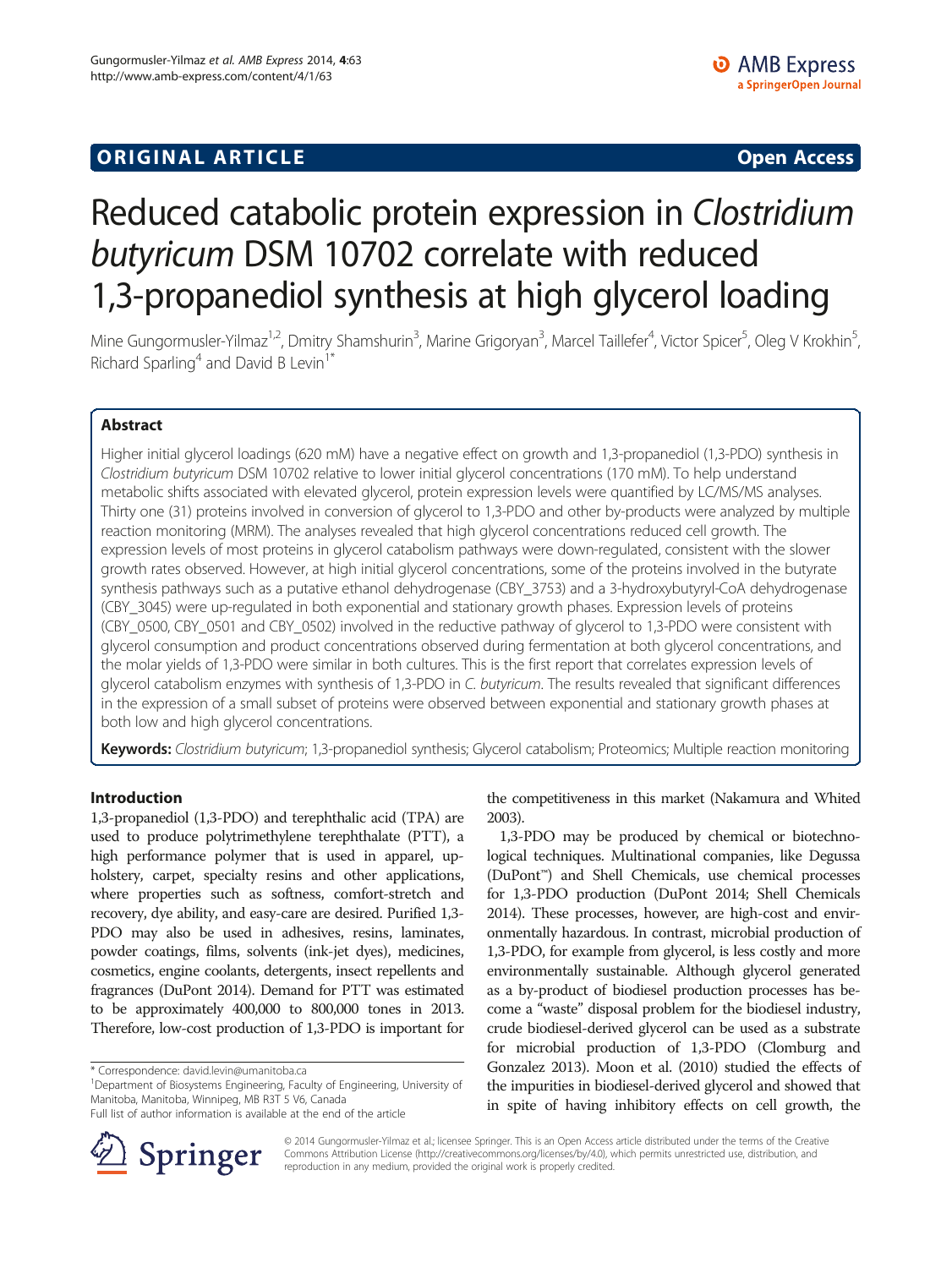impurities only slightly affected volumetric yields, suggesting the effective use of biodiesel-derived glycerol for microbial production of 1,3-PDO. However, regardless of its grade, glycerol concentrations over a certain threshold concentration (approximately 600 mM) negatively impact cell growth rates (Zeng et al. [1994\)](#page-13-0), reduce glycerol consumption, and reduce 1,3-PDO yields (Gungormusler et al. [2011a\)](#page-12-0). Conversely, greater consumption of glycerol results in greater 1,3-PDO yields. Therefore, it is important to understand the metabolic impacts of glycerol concentrations that negatively effect cell growth and 1,3-PDO synthesis.

Microbial conversion of glycerol to 1,3-PDO and a variety of other fermentation end-products, such as ethanol, acetate, and butyrate, has been well known since the early 1930s (Werkman and Gillen [1932](#page-13-0); Mickelson and Werkman [1940](#page-12-0)). Facultative anaerobes such as Klebsiella pneumoniae, Klebsiella oxytoca, Citrobacter freundii (Pflugmacher and Gottschalk [1994;](#page-12-0) Homann et al. [1990](#page-12-0)), Citrobacter werkmanii (Maervoet et al. [2012](#page-12-0)), Escherichia blattae (Ripoll et al., [2012](#page-12-0)), Enterobacter aerogenes and Enterobacter (Pantoea) agglomerans (Ito et al. [2005;](#page-12-0) Barbirato et al. [1995\)](#page-12-0), and strict anaerobes such as Clostridium beijerinckii (Gungormusler et al. [2011b](#page-12-0)), Clostridium butyricum, Clostridium diolis (Kaur, et al. [2012\)](#page-12-0), and Clostridium pasteurianum (Biebl [1991](#page-12-0); Biebl et al. [1992;](#page-12-0) Gonzalez-Pajuelo et al. [2005\)](#page-12-0) are the most studied wild-type microorganisms that produce 1,3- PDO. In addition, some species of *Lactobacillus*, such as Lactobacillus diolivorans (Pflugl et al. [2012\)](#page-12-0), and an uncharacterized marine species were also reported as possible 1,3-PDO producers when crude glycerol was used as the main substrate (Abad and Turon [2012\)](#page-12-0). Considering the volumetric productivities and substrate tolerances of the above mentioned bacteria, C. butyricum is amongst the best producers (Wilkens et al. [2012\)](#page-13-0).

In this study, two important factors were taken into consideration for bacteria selection: 1) the tolerance of C. butyricum to both high concentrations of 1,3-PDO (up to 93 g/L; Wilkens et al. [2012](#page-13-0)) and glycerol (up to 129 g/L, Himmi et al. [1999](#page-12-0)); and 2) the non-pathogenic physiology of C. butyricum, which does not require special safety precautions to grow, in contrast to K. pneumoniae (Saxena et al. [2009\)](#page-13-0). 1,3-PDO is synthesized predominantly during exponential growth by *C. butyricum* when it is cultured on glycerol as a sole carbon source. During stationary phase, under carbon excess, however, butyrate is synthesized more dominantly by C. butyricum (Wilkens et al. [2012\)](#page-13-0). An understanding of the underlying mechanisms that regulate the formation of fermentation products throughout the phases of microbial growth is essential for development of strategies to maximize 1,3-PDO synthesis.

Proteomics together with end-product analysis can help elucidate possible rate-limiting steps in the metabolic pathways of glycerol degradation to 1,3-PDO. Preliminary

studies suggested a growth inhibition after a certain threshold concentration of initial glycerol (620 mM). Hence, the aim of this study was to investigate the expression of key enzymes associated with synthesis of 1,3-PDO and other fermentation end-products (acetate, butyrate, lactate, ethanol,  $H_2$ , and  $CO_2$ ) by C. butyricum during exponential and stationary phases, under low and high initial glycerol concentrations.

Protein levels were determined using label-free liquid chromatography (LC) based quantitative proteomics using one-dimensional (1D) and two-dimensional (2D) LC/MS/ MS, and Multiple Reaction Monitoring (MRM; Walsh et al. [2009\)](#page-13-0). Our findings suggest a direct correlation between expression levels of key enzymes involved in the glycerol degradation pathways to 1,3-PDO and other end-products. Moreover, our data show that the expression levels of enzymes involved in both the oxidative and reductive pathways of glycerol catabolism are lower at higher glycerol concentrations, with a concomitant reduction in both the glycerol utilisation rate and the cell growth rate.

## Materials and methods

#### **Organism**

Clostridium butyricum DSM 10702, which is equivalent to Clostridium butyricum 5521 from NCBI, was obtained from the German Type Culture Collection (DSMZ), and was used in all experiments described in this work. The genome sequence used is available through GenBank with the accession no. NZ\_ABDT00000000.1.

## Media and growth

The fermentation medium used for the production of 1,3- PDO was as described in Gungormusler et al. [\(2011b\)](#page-12-0). The substrate concentration varied between 4.6 and 85.6 g/L glycerol (50 to 930 mM glycerol) for the trials, whereas for proteomic analysis the media contained 15.6 and 57 g/L (170 mM and 620 mM, respectively) of pure glycerol (initial concentration). Three independent biological replicate cultures were used for each experiment. The triplicate cultures were grown in anaerobic serum bottles (110 mL; Bellco Glass Inc., Vineland, NJ) containing 50 mL of fermentation medium (pH 7.0). All chemicals were obtained from Sigma Chemical Company (St. Loius, MO). Crude glycerol (78- 86% w/v glycerol) was obtained from REG Danville, LLC (Danville, IL), and contained major impurities: methanol  $(0.02\% \text{ w/v})$ , ash  $(7\% \text{ w/v})$ , total fatty acid content  $(1.0\%, \text{ w/v})$ and water (6-13% w/v). All gases were purchased from Welder's Supplies LTD (Winnipeg, MB, Canada).

C. butyricum was activated from lyophilized cultures in fermentation media containing 1 g/L of glucose and incubated anaerobically at 37°C for 24 h. The activated pure strain was used as inoculum (10% v/v) throughout the experiments in 27 mL Balch tubes (with 10 mL working volume) or 110 mL serum bottles (50 mL working volume)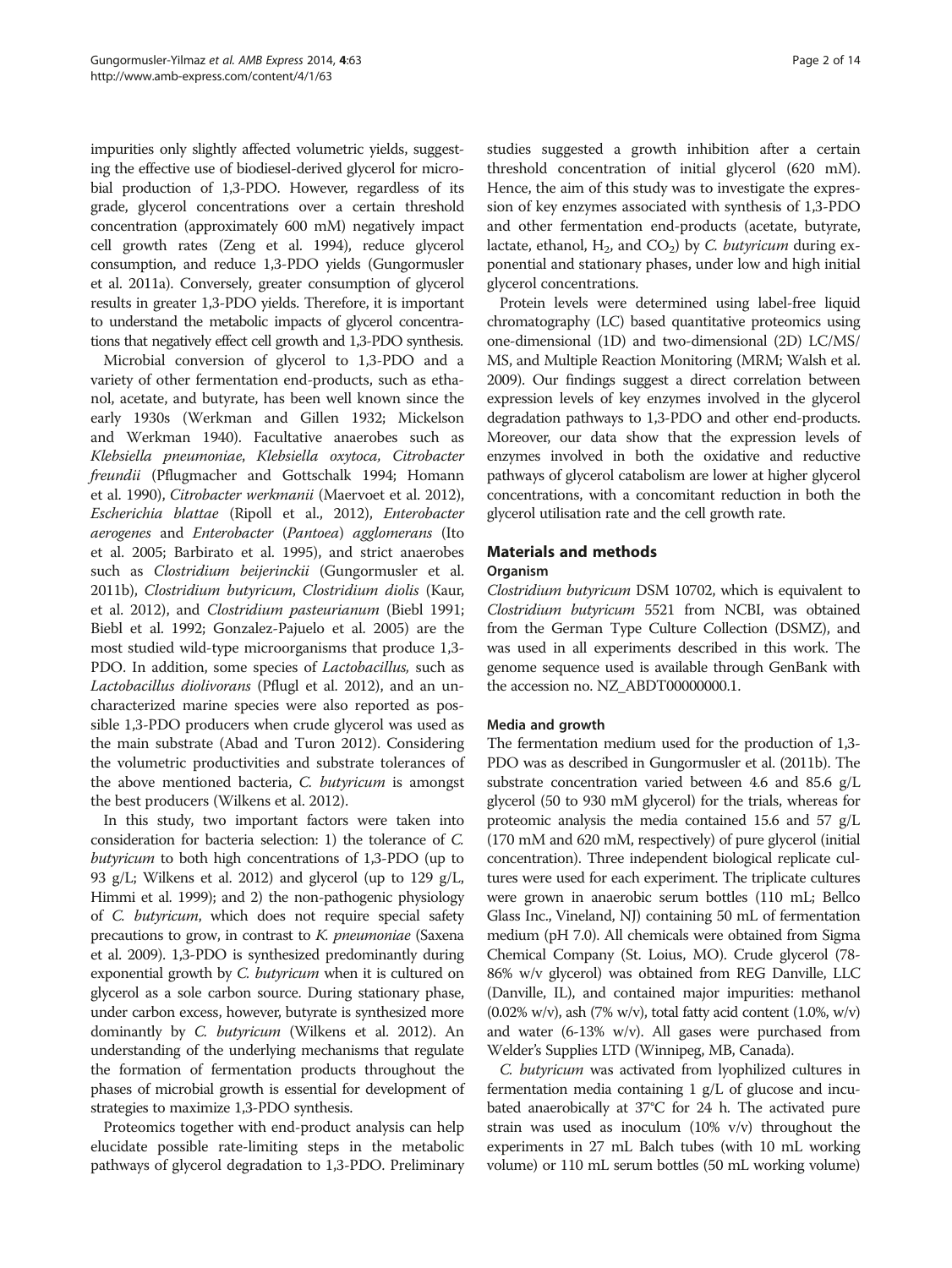with agitation at 100 rpm. The media used for anaerobic experiments were gassed (1 min) with  $N_2$  gas and degassed (4 min) for 4 cycles before autoclaving (Islam et al. [2006](#page-12-0)). Glycerol was used as the sole carbon source for 1,3-PDO synthesis throughout the study. However, revival and growth of C. butyricum from glycerol stocks was carried out in rich complex medium containing glucose, as described above.

## Cell growth, pH, and end-product analysis

Cell growth was monitored spectrophotometrically (Biochrom Ultrospec 500 Pro, UK) at 600 nm. Endproduct analyses were performed as previously described (Gungormusler et al. [2011b](#page-12-0)) using high performance liquid chromatography (Waters Breeze™ HPLC System, USA) with a Phenomenex Rezex RHM Monosaccharide (H<sup>+</sup>) 300 x 7.8 mm ion exchange column, using a Waters 2414 Refractive Index Detector, a Waters 1515 Isocratic HPLC Pump, and a Waters 2707 Autosampler. Gas measurements and calculations were carried out as described in Rydzak et al. [\(2012](#page-13-0)). Data are presented as the means of three independent biological replicates.

## Preparation of peptides for proteomic analysis

Cells grown in medium containing low (170 mM) and high (620 mM) initial glycerol concentrations were harvested for the proteomic analyses described below from exponential and stationary phase cultures. Two biological replicates were used for each 1D and MRM proteomic run, whereas a 2D run was carried out with one sample from the exponential phase of the low initial glycerol concentration cultures. Nine (9) samples in total were analyzed for protein express levels with the various methods, as described below.

All chemicals were sourced from Sigma Chemicals (St-Louis, MO), unless noted otherwise. HPLC-grade acetonitrile and de-ionized water were used for the preparation of eluents. The in-house designed standard peptides (P1- P6) (Krokhin and Spicer [2009](#page-12-0)) were custom synthesized by BioSynthesis Inc. (Lewisville, TX) and purified individually using reverse phase (RP) HPLC. Sequencing-grade modified trypsin (Promega, Madison, WI) was used for digestion. A modified "filter-aided sample preparation" (FASP) method (Wisniewski et al. [2009\)](#page-13-0) was used to extract proteins from C. butyricum cells cultured with the two different initial glycerol concentrations, at both exponential and stationary time points. The FASP procedure is based on complete lysis of all cell components using sodium dodecylsulfate (SDS), followed by the subsequent substitution with urea.

Protein amounts to be subjected to digestion were monitored using micro-BCA assay (Thermo Scientific, Pierce, Rockford, IL). Digests were acidified with TFA and purified by RP-HPLC. Protein profiles in the samples were monitored via a SDS-polyacrylamide gel electrophoresis (PAGE) separation. Monitoring the amounts of protein during the digestion procedure is critically important, as a substrate/ enzyme ratio of  $\sim$  50:1 is required for efficient tryptic digestion. Tryptic digests were conducted in the same filter used throughout the experiment containing 1–2 mg/mL protein lysate and 50–100 μg of trypsin. The falcon tubes were replaced with clean 50 mL falcon tubes and incubated overnight in dark at room temperature. Following tryptic digestion, peptide concentrations were estimated using Nanodrop 2000 (Thermo Scientific, Pierce, Rockford, IL). The peptide samples were acidified with TFA to a final concentration of 0.5% and desalted using a 1x100 mm column packed with 5 μm Luna C18 (Phenomenex, Torrance, CA). Purified peptide mixtures were lyophilized and stored at −80°C prior to LC-MS analysis.

Both 1D and 2D LC/MS/MS analyses were employed via identical nano-flow RP-HPLC instrumental settings in the final stage of separation prior to MS acquisition. A splitless nano-flow 2D-Ultra system (Eksigent/ABSciex, Dublin, CA) with 10  $\mu$ L sample injection via a 300  $\mu$ m × 5 mm PepMap100 (Thermo Scientific) trap-column and a 100 μm  $\times$  200 mm analytical column packed with 5 μm Luna C18 (Phenomenex, Torrance, CA) was used.

#### Protein identification and quantitation using LC/MS/MS

Both the 1D and 2D LC/MS/MS analysis were performed using an ABSciex TripleTOF 5600 TOF-MS system (Applied Biosystems, Foster City, CA) equipped with a Nano-sprayIII ionization source. Each acquisition cycle included 250 ms survey MS acqusition (m/z 400–1500) and up to twenty 100 ms MS/MS measurements on the most intense parent ions (300 counts/s threshold, +2 to +4 charge state, m/z 100–1500 mass range for MS/MS). The 1D runs for stationary and exponential phases were performed as biological replicates of two hours runs each.

The resulting raw WIFF files were processed using a standard conversion script bundled with Analyst QS 1.6 into Mascot Generic File format (MGF). MGF files contain information on charge, m/z, retention time of fragmented peptide as well as a list of m/z values and intensities for the CID fragment ions. Mass measurements for the parent and daughter ions are used for peptide identification, while intensities of the daughter ions were employed for quantitation.

All peptide identifications were done with our in-house GPU-based engine (McQueen et al. [2012](#page-12-0)). Searches used the 50 most intense fragment peaks with 20 ppm and + −0.1 Da mass tolerances on the parent and fragment masses, respectively. The NCBI annotation of C. butyricum was used for peptide identification, with hypothetical tryptic peptides with up to one missed cleavage permitted. The fixed modification of cysteine residues +57.021 Da (cysteine protection with iodoacetamide) was applied to all searches.

The TripleTOF 5600 provides very consistent MS/MS acquisition with excellent linearity between intensity of the parent peptide and its resulting daughter ions. We used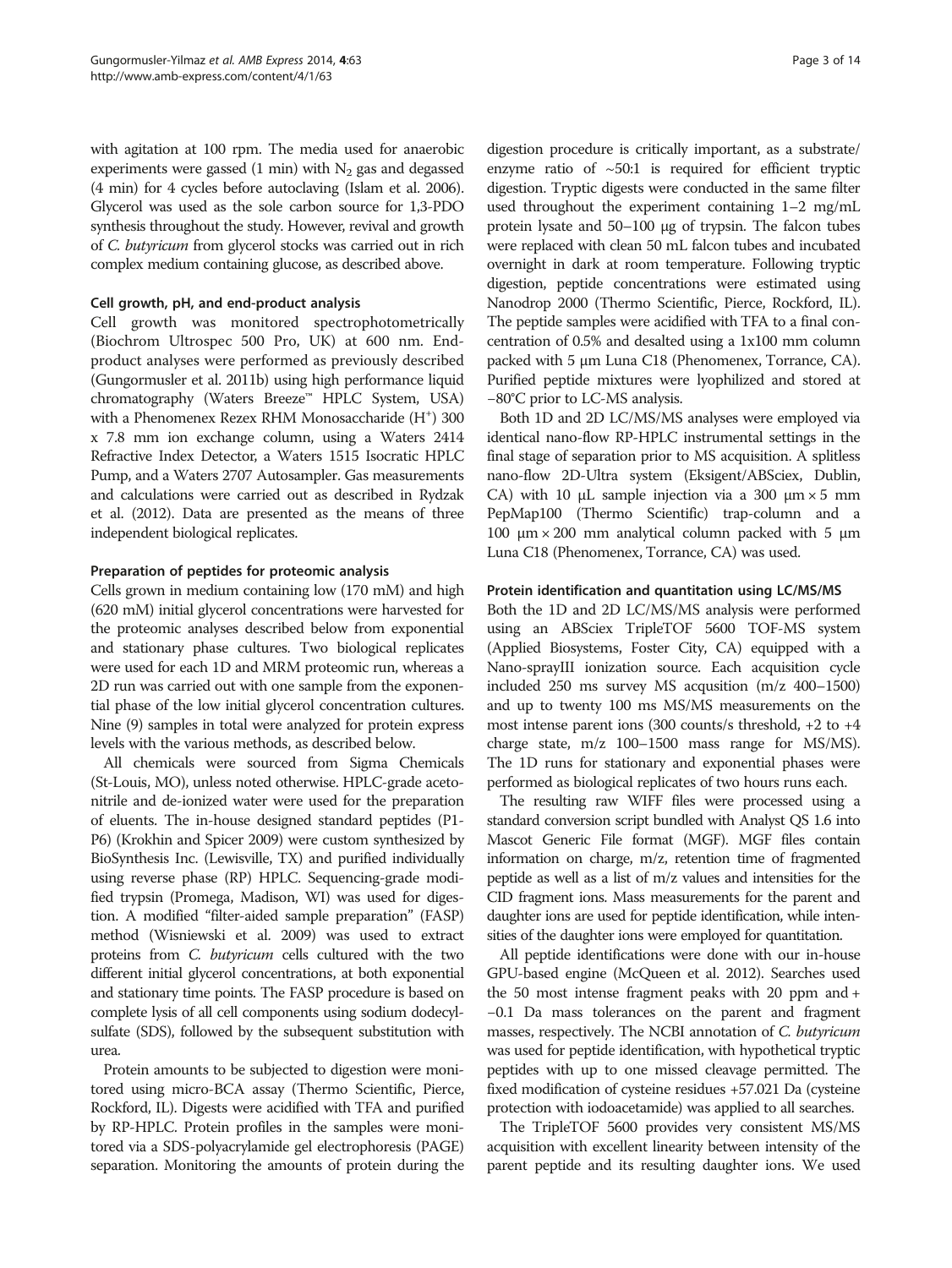<span id="page-3-0"></span>protein Total Ion Current (TIC) as a relative measure of protein expression within an experimental run, which is simply the sum of MS/MS fragment ion intensities for every identified member peptide. This value is expressed in a  $log<sub>2</sub>$  scale for simple differential analysis and plotting.

## 1D and 2D LC/MS/MS Analyses

Table 1 shows an overview of protein and peptide identifications for the eight runs. Protein identification confidence expectation values were computed using a Bayes theorem application of its member peptide expectation values, following the design elucidated by Beavis & Fenyo in the X! tandem search engine [\(http://thegpm.org/docs/peptide\\_](http://thegpm.org/docs/peptide_protein_expect.pdf) protein expect.pdf), and is effectively the  $log_{10}$  measure of the probability that the protein assignment has a better random answer. Thus an expectation value < −10 has a one-in-10-billion probability of being incorrect.

A generalized analysis system was developed applying a unified data format to quantitation results from a wide range of omics data, across a collection of experiments for a target organism. Values associated with genes/proteins are mapped into Higher Order Variables (HOV) based on broad biological classifications including KEGG modules, COG letters, Enzyme Class numbers and MetaCyc pathways, allowing us to rapidly detect and evaluate systemwide changes in expression levels. These HOV mappings are driven by contents of the "extract gene information" file generated in the IMG/ER annotation workflow (Markowitz et al. [2012\)](#page-12-0).

The 1D collection of runs was initially filtered to contain only proteins with at least two peptides; this filtering yielded ~ 800 proteins for each growth condition. The expression measurement used for each protein was TIC, measured as the sum of the signal intensities for all peptides derived from a specific protein, and expressed on a  $log<sub>2</sub>$ scale. Differential analysis was constructed by subtracting log2 protein intensity values between points in the growth curve at both glycerol concentrations, and between glycerol concentrations at both points in the growth curve. These

were done in replicates, yielding a total of eight differential expression values.

Each set of detected proteins each forms a three-lobed histogram, with the central population of data points containing proteins observed in both states, while the outer histograms contain proteins observed only in one state, but not the other. It is important to emphasize that these are manifestations of the instrument's information-directed acquisition (IDA) detection limits, and do not represent the absolute presence or absence of a protein in a sample.

For this analysis, we considered only the common populations, containing approximately 500 proteins for each difference set. For each difference set the values were normalized to a mean of zero and standard deviation of one (Z-scores), which exhibit roughly Gaussian distributions: proteins with differences  $|Z| > 1.65$  represent the outermost 10% of the population, and  $|Z| > 1.96$  the outermost 5% of the population. Z-scores for replicates were simply averaged to simplify the analysis, but show reasonable correlations.

Parallels for these eight 1D-IDA proteomic runs were conducted as targeted acquisition via MRM. Since there was precise control of the amount of protein injected for each MRM run, (relatively small) difference means were shifted to 0 only, rather than normalize them to Z-scores. This approach gives fold-change measurements of protein expression levels across the states, which were comparable across the two proteomic methods used.

## Sample preparation and analysis using Multiple Reaction Monitoring (MRM)

Tryptic digests of C. butyricum for MRM experiments (QTRAP 5500) were separated using a linear 0.87% acetonitrile per minute gradient (0.4-37.4% acetonitrile in 42.5 min) followed by washing and equilibration steps. Both 1D and 2D analyses were done using the GPU system, with the same search settings.

Stock solutions containing 25 fM/uL of each of six custom peptides and ~1 ug/uL of digests were used for sample preparation by 10-times dilution prior sample injection. 10 uL (IDA) and 20 uL (MRM experiment) sample

Table 1 An overview of protein and peptide identifications for the 2D and the eight 1D runs

| <b>RUN</b>       | <b>MS/MS Spectra</b> | <b>Total Peptides</b> | <b>Non-Redundant Peptides</b> | Proteins $Log(e) < -3$ | Proteins $Log(e) < -10$ |  |  |
|------------------|----------------------|-----------------------|-------------------------------|------------------------|-------------------------|--|--|
| 2D-EXP           | 301661               | 133611                | 17975                         | 2115                   | 1918                    |  |  |
| EXP1             | 34182                | 17317                 | 5448                          | 883                    | 722                     |  |  |
| EXP <sub>2</sub> | 35122                | 17716                 | 5533                          | 902                    | 756                     |  |  |
| ST <sub>1</sub>  | 34476                | 16490                 | 5457                          | 882                    | 728                     |  |  |
| ST <sub>2</sub>  | 34526                | 16088                 | 5298                          | 881                    | 716                     |  |  |
| G60EXP1          | 28806                | 13304                 | 5651                          | 980                    | 776                     |  |  |
| G60EXP2          | 27663                | 12461                 | 5513                          | 988                    | 788                     |  |  |
| G60ST1           | 27827                | 13238                 | 5696                          | 954                    | 768                     |  |  |
| G60ST2           | 26874                | 12781                 | 5584                          | 962                    | 764                     |  |  |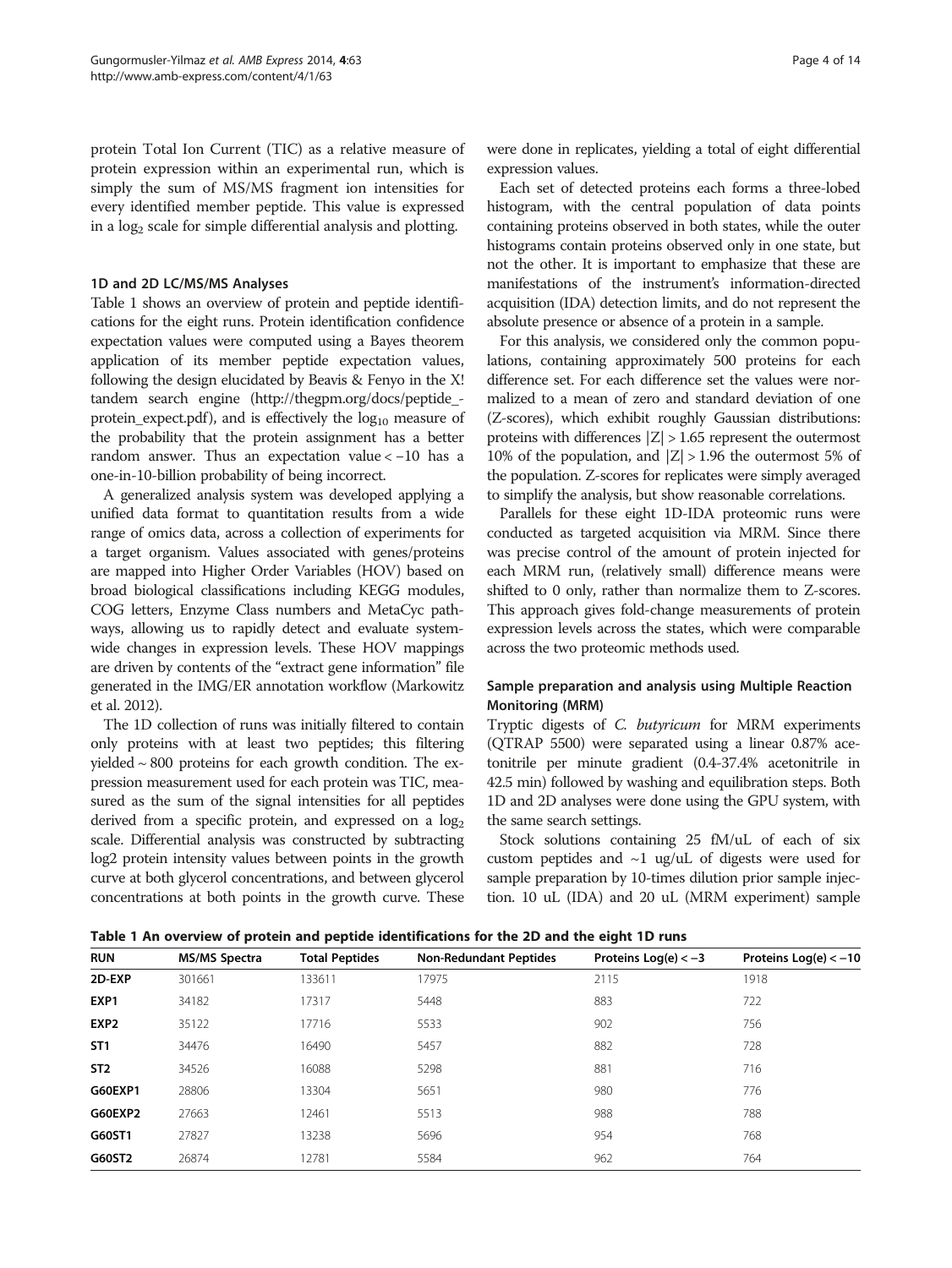loop volumes provided injection of  $\sim$ 1 ug of digest (25 fM of standard peptides) and  $\sim$ 2 ug of digest (50 fM of standard peptides) for IDA and MRM runs, respectively.

MRM experiments were performed using QTRAP 5500 (Applied Biosystems, Foster City, CA) hybrid triple quadrupole/ion trap mass spectrometer equipped with a nano-Spray III ion source (2900 V spray voltage and 150°C interface temperature). 60-min MRM methods were used with fixed 10 msec dwell time for each transition and "unit" resolution for both Q1 and Q3 quadrupoles. Collision energy for each transition was calculated according to standard QTRAP 5500 settings.

## Protein identification and quantitation using MRM

The MRM method included 280 transitions from 33 proteins (2–3 peptides per protein, 3–4 transitions per peptide; Table [2;](#page-5-0) Additional file [1\)](#page-11-0). Retention times of identified peptides were assigned using Skyline. Skyline is a freely available application for building MRM and analyzing the resulting mass spectrometry data (MacLean et al. [2010](#page-12-0)).

The target enzymes were selected using in-house pathway tools and the NCBI C. butyricum 5521 genome sequence. The end-product synthesis patterns were then correlated with the proteomic analyses (Figure [1b](#page-6-0), c and d). The enzymes selected for analysis (and their corresponding locus tags) included: glycerol dehydratase (CBY\_0501 and 0502), 1,3-PDO dehydrogenase (oxidoreductase) (CBY\_0500), glycerol dehydrogenase (CBY\_3235 and 0508), dihydroxyacetone kinase (dhaK) (CBY\_0505, 0506, 3691 and 3690), pyruvate-ferredoxin oxidoreductase (CBY\_0233, CBY\_1889 and 3642), FeFe hydrogenase (CBY\_2300), acetyl CoA acetyltransferase (CBY\_1290), 3-hydroxybutyryl-CoA dehydrogenase (CBY\_3045), 3-hydroxybutyryl-coa dehydratase (CBY\_3041), acyl-CoA dehydrogenase (CBY\_3258 and 3042), phosphate butyryltransferase (CBY\_2919), butyrate kinase (CBY\_2920), butanol dehydrogenase (CBY\_3747 and 3751), phosphate acetyltransferase (CBY\_0205), acetate kinase (CBY\_0206), lactate dehydrogenase (CBY\_0742, 2341 and 2757), and ethanol dehydrogenase (CBY\_3753) (Figure [2](#page-6-0) and Table [2\)](#page-5-0).

## Results

## Cell growth and end-product analysis

Initial trials to determine the effects of the grade of glycerol on the yields of 1,3-PDO from C. butyricum were carried out with 170 mM of initial glycerol (crude versus pure) concentration (data not shown). No significant difference between crude and pure glycerol substrates for the production of 1,3-PDO were observed. Accordingly, further experiments were carried out using pure glycerol. Subsequently, additional experiments were carried out with increasing the initial glycerol concentrations (ranging between 50 mM and 930 mM) in order to understand the threshold values of substrate inhibition (see Additional file [2\)](#page-11-0).

Growth curves of C. butyricum cultured with different initial glycerol concentrations revealed a prolonged lagphase as the initial glycerol concentration increased (see Additional file [2](#page-11-0)). Cultures with the lowest initial glycerol concentration (50 mM) had a shorter lag phase and entered stationary phase earlier than the cultures with higher initial glycerol concentrations. Cultures with 620 mM initial glycerol concentration displayed longer lag-phases and exponential growth phases, and negligible growth was observed by C. butyricum at the two highest initial glycerol concentration cultures (820 and 930 Mm).

1,3-PDO synthesis was observed in cultures with an initial glycerol concentration of up to 820 mM, but the concentrations of 1,3-PDO produced at the highest glycerol concentrations was very low (5 mM; see Additional file [2](#page-11-0)). Given the negligible growth and synthesis of 1,3-PDO at 820 mM initial glycerol, this concentration was considered to be inhibitory to C. butyricum. The highest initial glycerol concentration that was not inhibitory for C. butyricum was found to be 620 mM. Acetate, butyrate, lactate, ethanol,  $H_2$ and  $CO<sub>2</sub>$  were produced in varying amounts during fermentation by most, but not all, cultures with non-inhibitory initial concentrations of glycerol. Butyrate, however, was the only end-product that was observed in all cultures with non-inhibitory initial concentrations of glycerol.

Cell growth curves, pH profiles, and end-product synthesis profiles for C. butyricum cultured with two different initial glycerol concentrations are shown in Figure [1](#page-6-0). C. butyricum uses both reductive and oxidative pathways during the degradation of glycerol (See [Discussion](#page-8-0) section for details). As seen in Figure [1b](#page-6-0) and [1d](#page-6-0), 1,3-PDO was always the primary reduced product followed by butyrate. As both seen in Table [3](#page-7-0) and Figure [1b](#page-6-0), cultures containing an initial concentration of 620 mM glycerol were always in carbon excess (even after the cells had reached stationary phase, 30 hrs post-inoculation), whereas cultures containing an initial concentration of 170 mM glycerol became carbon limited by 20 hrs post-inoculation, causing growth arrest. However, the molar yields of 1,3-PDO from the two culture conditions were very similar: 0.55 mol 1,3-PDO/mol glycerol consumed for the carbon excess cultures (620 mM initial glycerol) versus 0.51 mol 1,3-PDO/mol glycerol consumed in the carbon limiting cultures (170 mM initial glycerol). Molar yields of butyrate were also similar under both culture conditions, reaching up to 0.22 mol butyrate/mol glycerol consumed in both media.

As stated in Table [3](#page-7-0), the specific growth rate, was lower in the high glycerol concentration cultures, suggesting growth inhibition. Although high glycerol concentrations reduced growth of C. butyricum, they did not significantly affect the substrate-specific yield of 1,3-PDO (mol 1,3-PDO per mole glycerol consumed). A previous study with C. butyricum also reported decrease in the growth rate as the total osmolarity of the medium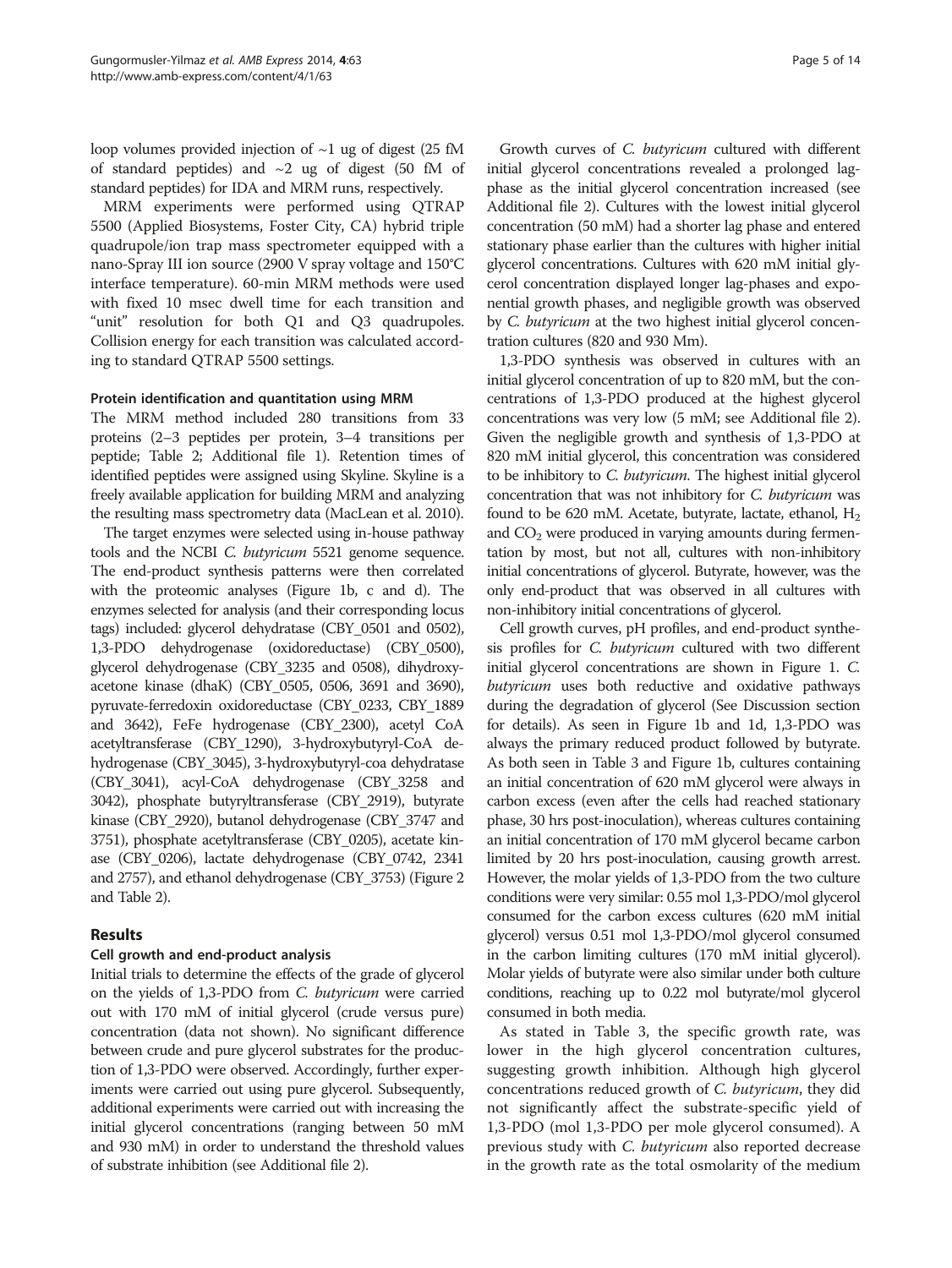<span id="page-5-0"></span>

| Table 2 The average Z-scores for 1D comparative LC/MS proteomic analyses (four columns after description) and MRM results (last four columns) for the key |  |
|-----------------------------------------------------------------------------------------------------------------------------------------------------------|--|
| proteins                                                                                                                                                  |  |

| <b>Locus Tag</b> | Description                                              | ST170 mM-<br><b>EXP170 mM</b> | ST620 mM-<br><b>EXP620 mM</b> | EXP620 mM-<br><b>EXP170 mM</b> | ST620 mM-<br>ST170 mM | ST170 mM-<br><b>EXP170 mM</b> | ST620 mM-<br><b>EXP620 mM</b> | <b>EXP620 mM-</b><br>EXP170 mM | ST620 mM-<br>ST170 mM |
|------------------|----------------------------------------------------------|-------------------------------|-------------------------------|--------------------------------|-----------------------|-------------------------------|-------------------------------|--------------------------------|-----------------------|
| <b>CBY 0205</b>  | phosphate acetyltransferase                              | $-0.04$                       | 1.24                          | $-0.85$                        | 0.25                  | <b>NQ</b>                     | 0.68                          | <b>NQ</b>                      | <b>NQ</b>             |
| CBY 0206         | acetate kinase                                           | 0.00                          | 0.19                          | $-1.00$                        | $-0.99$               | 0.25                          | 0.60                          | $-0.73$                        | $-0.40$               |
| CBY_0233         | pyruvate:ferredoxin oxidoreductase                       | $-0.84$                       | 0.09                          | 0.30                           | 1.32                  | <b>NQ</b>                     | <b>NQ</b>                     | <b>NQ</b>                      | <b>NQ</b>             |
| CBY_0500         | 1.3-propanediol dehydrogenase                            | $-0.26$                       | $-0.47$                       | 0.06                           | $-0.12$               | $-0.20$                       | $-0.32$                       | $-0.61$                        | $-0.75$               |
| CBY_0501         | glycerol dehydratase (activator)                         | $-0.63$                       | $-0.52$                       | $-1.02$                        | $-1.05$               | $-0.64$                       | $-0.59$                       | $-1.56$                        | $-1.53$               |
| CBY 0502         | glycerol dehydratase <sup>a</sup>                        | $-0.34$                       | $-0.87$                       | 0.24                           | $-0.21$               | $-0.71$                       | $-0.74$                       | $-0.63$                        | $-0.67$               |
| CBY_0505         | dihydroxyacetone kinase. (phosphotransfer subunit)       | $-0.31$                       | $-1.55$                       | $-1.14$                        | $-2.52$               | 0.18                          | $-0.06$                       | $-1.32$                        | $-1.57$               |
| CBY_0506         | dihydroxyacetone kinase (L subunit)                      | 0.47                          | 0.28                          | 0.08                           | $-0.15$               | 0.52                          | $-0.27$                       | $-0.15$                        | $-0.95$               |
| CBY_0508         | Glycerol dehydrogenaseb                                  | 0.07                          | $-0.19$                       | 0.04                           | $-0.24$               | $-0.39$                       | $-0.17$                       | $-1.97$                        | $-1.77$               |
| CBY 0742         | L-lactate dehydrogenase                                  | 0.19                          | $-0.79$                       | 1.08                           | 0.29                  | 0.22                          | $-0.59$                       | 0.26                           | $-0.56$               |
| CBY_1290         | acetyl-CoA acetyltransferase                             | 0.58                          | 0.06                          | 1.19                           | 0.83                  | 0.23                          | 0.27                          | 0.68                           | 0.71                  |
| CBY_1889         | pyruvate:ferredoxin oxidoreductase                       | $-0.35$                       | 0.00                          | 0.32                           | 0.75                  | $-0.04$                       | 0.50                          | $-1.12$                        | $-0.60$               |
| CBY 2300         | FeFe hydrogenase-1                                       | $-0.27$                       | $-1.46$                       | 1.57                           | 0.69                  | $-0.27$                       | $-0.49$                       | $-0.43$                        | $-0.67$               |
| CBY_2341         | L-lactate dehydrogenase                                  | 0.66                          | 0.10                          | 0.51                           | $-0.02$               | 1.31                          | 0.95                          | 0.13                           | $-0.25$               |
| CBY_2757         | L-lactate dehydrogenase                                  | $-1.08$                       | $-1.43$                       | 0.28                           | 0.08                  | <b>NQ</b>                     | 0.07                          | <b>NQ</b>                      | <b>NQ</b>             |
| CBY_2919         | phosphate butyryltransferase                             | 0.60                          | 0.16                          | 1.15                           | 0.86                  | 0.36                          | 0.59                          | 0.00                           | 0.22                  |
| CBY_2920         | butyrate kinase                                          | 0.62                          | 0.54                          | 0.89                           | 0.91                  | 0.26                          | 0.32                          | $-0.38$                        | $-0.33$               |
| CBY_3041         | 3-hydroxybutyryl-CoA dehydratase                         | 0.50                          | 0.29                          | 1.17                           | 1.11                  | <b>NQ</b>                     | <b>NQ</b>                     | <b>NQ</b>                      | <b>NQ</b>             |
| CBY_3042         | acyl-coa dehydrogenase (short-chain specific)            | 0.20                          | $-0.25$                       | 0.90                           | 0.60                  | $-0.06$                       | $-0.06$                       | 0.96                           | 0.94                  |
| CBY_3045         | 3-hydroxybutyryl-coa dehydrogenase                       | 0.24                          | 0.20                          | 1.16                           | 1.28                  | 0.31                          | 0.06                          | $-0.04$                        | $-0.30$               |
| CBY_3235         | Glycerol dehydrogenase <sup>c</sup>                      | $-0.02$                       | $-0.52$                       | $-1.47$                        | $-2.23$               | $-0.34$                       | $-0.36$                       | $-2.66$                        | $-2.70$               |
| CBY_3258         | acyl-coa dehydrogenase (short-chain specific)            | 0.13                          | 0.41                          | $-0.39$                        | $-0.20$               | 0.16                          | 0.64                          | $-1.51$                        | $-1.05$               |
| CBY_3642         | pyruvate:ferredoxin oxidoreductase                       | $-0.05$                       | 0.29                          | 0.02                           | 0.35                  | $-0.01$                       | 0.49                          | $-1.04$                        | $-0.56$               |
| CBY_3690         | dihydroxyacetone kinase.(L subunit)                      | 0.57                          | 0.75                          | $-1.75$                        | $-1.94$               | 0.13                          | 0.40                          | $-2.44$                        | $-2.19$               |
| CBY_3691         | dihydroxyacetone kinase (DhaK subunit)                   | 0.42                          | 0.58                          | $-0.79$                        | $-0.81$               | <b>NQ</b>                     | <b>NQ</b>                     | <b>NQ</b>                      | <b>NQ</b>             |
| CBY_3747         | NADPH-dependent butanol dehydrogenase                    | 0.35                          | $-1.12$                       | $-0.12$                        | $-1.61$               | $-0.13$                       | $-0.22$                       | $-1.01$                        | $-1.11$               |
| CBY 3751         | NADPH-dependent butanol dehydrogenase                    | 0.23                          | 0.08                          | 0.36                           | 0.26                  | 0.53                          | 0.18                          | $-0.57$                        | $-0.94$               |
| CBY 3753         | Ethanol dehydrogenase (aldehyde-alcohol dehydrogenase 2) | $-2.58$                       | $-1.08$                       | 2.61                           | 4.78                  | $-0.27$                       | $-0.12$                       | $-0.15$                        | $-0.01$               |
| CBY 9999         | glycerol uptake facilitator protein                      | <b>NQ</b>                     | <b>NQ</b>                     | <b>NQ</b>                      | <b>NQ</b>             | <b>NQ</b>                     | <b>NQ</b>                     | <b>NQ</b>                      | <b>NQ</b>             |

NQ: Not quantifiable. <sup>a</sup>Wrongly annotated as pyruvate formate-lyase.<sup>b</sup>Wrongly annotated as 3-dehydroquinate synthase.<sup>c</sup>Wrongly annotated as 3-dehydroquinate synthase.

The values indicate the differences between the samples taken from different growth phases (EXP; exponential and ST; stationary) and/or different initial glycerol concentrations (170 mM and 620 mM) of C. butyricum cells. Numbers in bold indicate differences in protein measurements that are greater that 2 fold.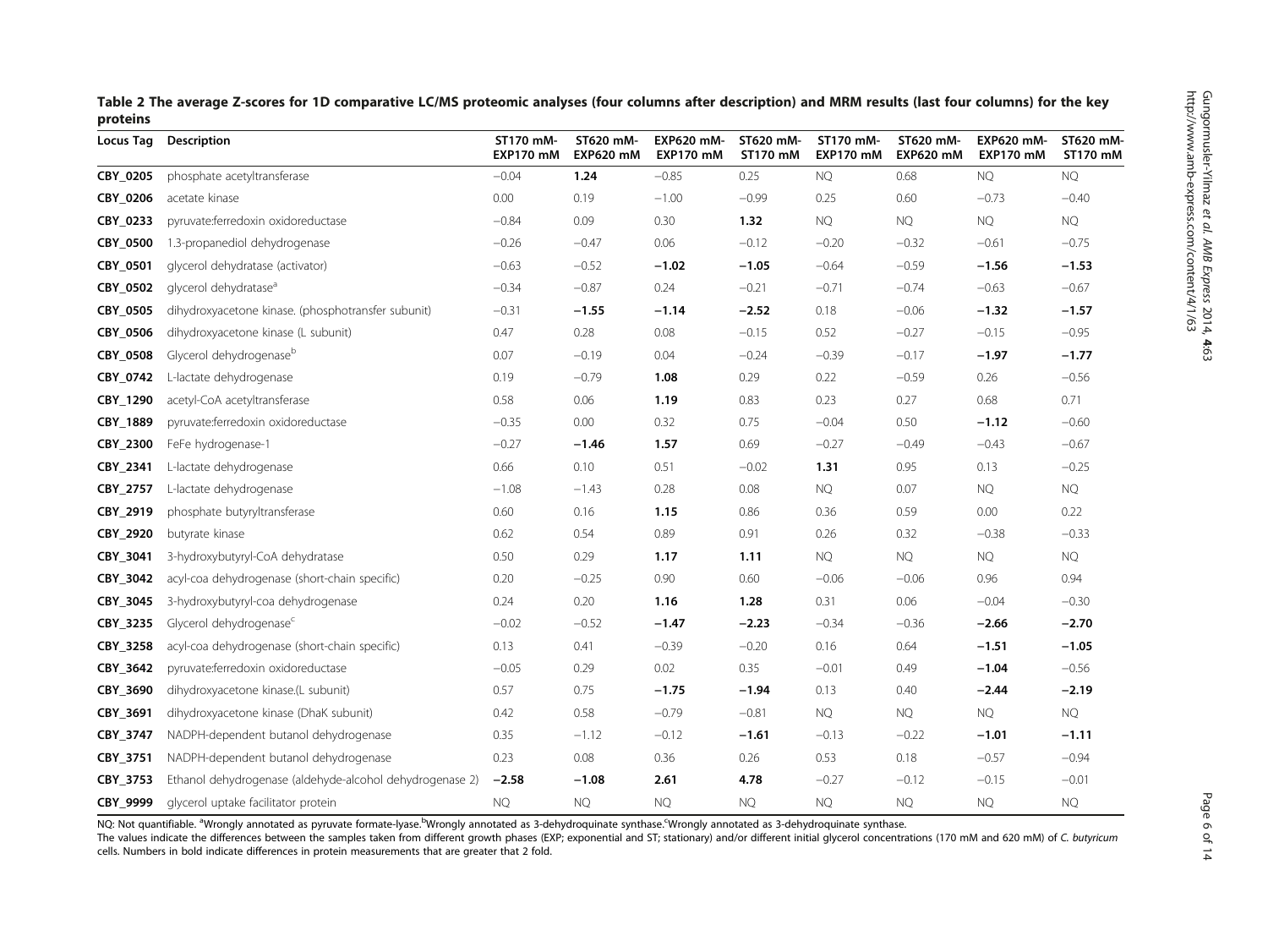<span id="page-6-0"></span>

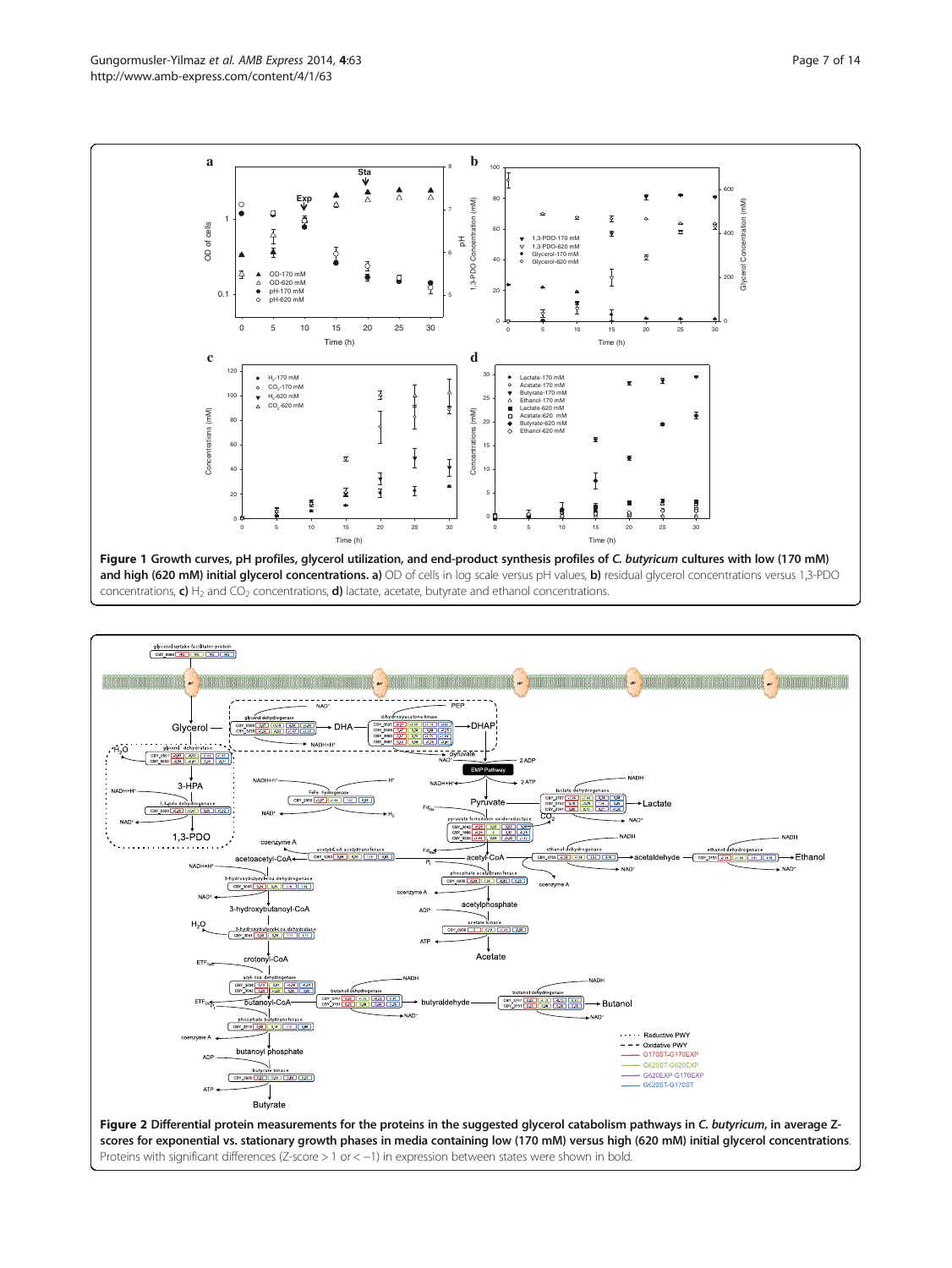<span id="page-7-0"></span>Table 3 C. butyricum growth parameters, with aqueous and gaseous end-product concentrations for low (170 mM) vs high (620 mM) initial glycerol concentrations after 20 hours of fermentation

| <b>Parameter/Glycerol Concentration</b>      | 170 mM            | 620 mM            |
|----------------------------------------------|-------------------|-------------------|
| C Balance                                    | 1.05              | 1.08              |
| Specific Growth Rate $(h^{-1})$ <sup>a</sup> | 0.175             | 0.113             |
| Substrate utilization (%)                    | 92.1              | 28.3              |
| Y PDO/s (mol /mol)                           | $0.51 \pm 0.01$   | $0.55 \pm 0$      |
| PDO(q/L h)                                   | $0.31 \pm 0.01$   | $0.16 \pm 0.01$   |
| PDO(q/L)                                     | $6.15 \pm 0.13$   | $3.13 \pm 0.11$   |
| Y Buty/s (mol /mol)                          | $0.18 \pm 0$      | $0.22 \pm 0.01$   |
| Buty $(q/L)$                                 | $2.46 + 0.05$     | $1.28 \pm 0.37$   |
| Y Acet/s (mol /mol)                          | $0.02 \pm 0$      | $\Omega$          |
| Acet $(q/L)$                                 | $0.23 \pm 0.02$   | $0.04 \pm 0$      |
| $Y H2/s$ (mol /mol)                          | $0.13 \pm 0.02$   | $0.19 \pm 0.01$   |
| $H2$ (mmol/L)                                | $20.84 \pm 3.29$  | $32.47 \pm 4.76$  |
| Y CO <sub>2</sub> /s (mol /mol)              | $0.47 \pm 0.08$   | $0.60 \pm 0.01$   |
| $CO2$ (mmol/L)                               | $74.76 \pm 12.84$ | $100.58 \pm 3.42$ |

<sup>a</sup>Growth rate was calculated from the increase in number of cells with time during the exponential phase. Carbon recovery was calculated from the ratio of (carbon out)/(carbon in) where the formula  $C_4H_7O_2N$  (Zeng et al., [1993](#page-13-0)) was used for C. butyricum biomass; Y, Yield; PDO, 1,3-PDO; Buty, butyrate; Acet, acetate. Three independent biological replicates were used for each experiment.

increased (Biebl [1991](#page-12-0)), which may also be observed in 620 mM glycerol.

#### Protein identification in the core metabolic pathways

One 2D LC/MS/MS run (20 x 1 h runs) (Dwivedi et al., [2008\)](#page-12-0) was conducted on an exponential phase sample from cells grown in low glycerol (170 mM) (see Additional file [1](#page-11-0)), primarily to survey the microorganism's proteome for future cross-organism and RNAseq studies. Detailed discussion of these results are outside the scope of this paper, but it does help validate the 1D-quant approach: while this instrument run set gave almost 9 times as many MS/MS spectra as the 1D runs, the number of highly confident proteins  $(log(e) < -10)$  identified increased only by a factor of 2.6 ( $\sim$ 1900 proteins). This supports the notion that this genome is sufficiently simple (<4000 genes) to apply 1D quantitation analysis for accessing biologically relevant processes, especially catabolic processes.

Changes in the proteome during the exponential and stationary phases of *C. butyricum* cells, cultured in low and high initial glycerol concentrations, were further investigated using 1D label-free LC/MS/MS proteomics. A total of 3071 genes were annotated in the C. butyricum genome (Table [1\)](#page-3-0) with total TIC scores spanning from  $\sim$  12 to 27 units (in  $log_2$  scale; see Additional file [1\)](#page-11-0) for 170 mM glycerol exponential phase, 170 mM glycerol stationary phase, 620 mM glycerol exponential phase, and 620 mM glycerol stationary phase, respectively.

The first objective of this work was to elucidate the key enzymes involved in the conversion of glycerol to 1,3-PDO and other fermentation end-products by 1D LC/MS/MS analysis on the basis of observed TIC scores. The second objective was to compare the expression levels of the targeted proteins using MRM, which is one of the most sensitive methods for quantification of known analytes (Kitteringham et al. [2009\)](#page-12-0). All the enzymes of interest were expressed at detectable levels under all the conditions studied (see Additional file [1](#page-11-0)).

The intra-sample replicates and the cross sample replicates for both 1D and MRM analysis showed a linearity that demonstrates the similarity of the data, indicating that the data for 1D and MRM are highly correlated. The proteins selected for MRM were mainly found around the centroid (see Additional file [2](#page-11-0)) and below the centroid (see Additional file [2\)](#page-11-0) when cross comparisons between glycerol concentrations and/or between growth phases were used, respectively. These results demonstrated that the selected proteins did not change in the same way in response to glycerol concentrations and growth phases. Specifically (see Additional file [2](#page-11-0)), the data generated from the intratreatment replicate sample pairs for the two different initial glycerol concentrations were highly similar for both stationary and exponential phase samples. On the basis of these results and similar correlation trends, average values of the differences between states were used (Table [2\)](#page-5-0). In addition, comparison of data derived from MRM analyses of exponential versus stationary phases, resulted in data that clustered more towards to the middle of the overall data set, indicating little change in the overall protein complement of core catabolic proteins examined, as the cells transitioned from exponential to stationary phase. Whereas comparison of data derived from MRM analyses of samples from low versus high initial glycerol concentrations resulted in data that were more spread-out across the overall data set (see Additional file [2\)](#page-11-0).

Significant differences in the expression levels of the key proteins involved in glycerol catabolism, 1,3-PDO synthesis (CBY\_0500, 0501 and 0502) were observed in cultures with different initial glycerol concentrations (Table [2](#page-5-0)). Specifically, a decrease was detected in CBY\_0501 in higher glycerol concentration. Likewise, proteins corresponding to CBY\_0505, 3235, 3690 and 3691 associated with the energy yielding oxidative arm of glycerol metabolism were also reduced in significant amounts in the presence of high glycerol. The TIC scores of the genes CBY\_0506 and 3691 related to the synthesis of putative dihydroxyacetone kinase only slightly decreased in amounts during the stationary phase of growth in high glycerol relative to the low glycerol concentration in the stationary phase of growth (see Additional file [1\)](#page-11-0).

In general, enzymes involved in butyrate synthesis were detected in higher amounts for both growth phases in high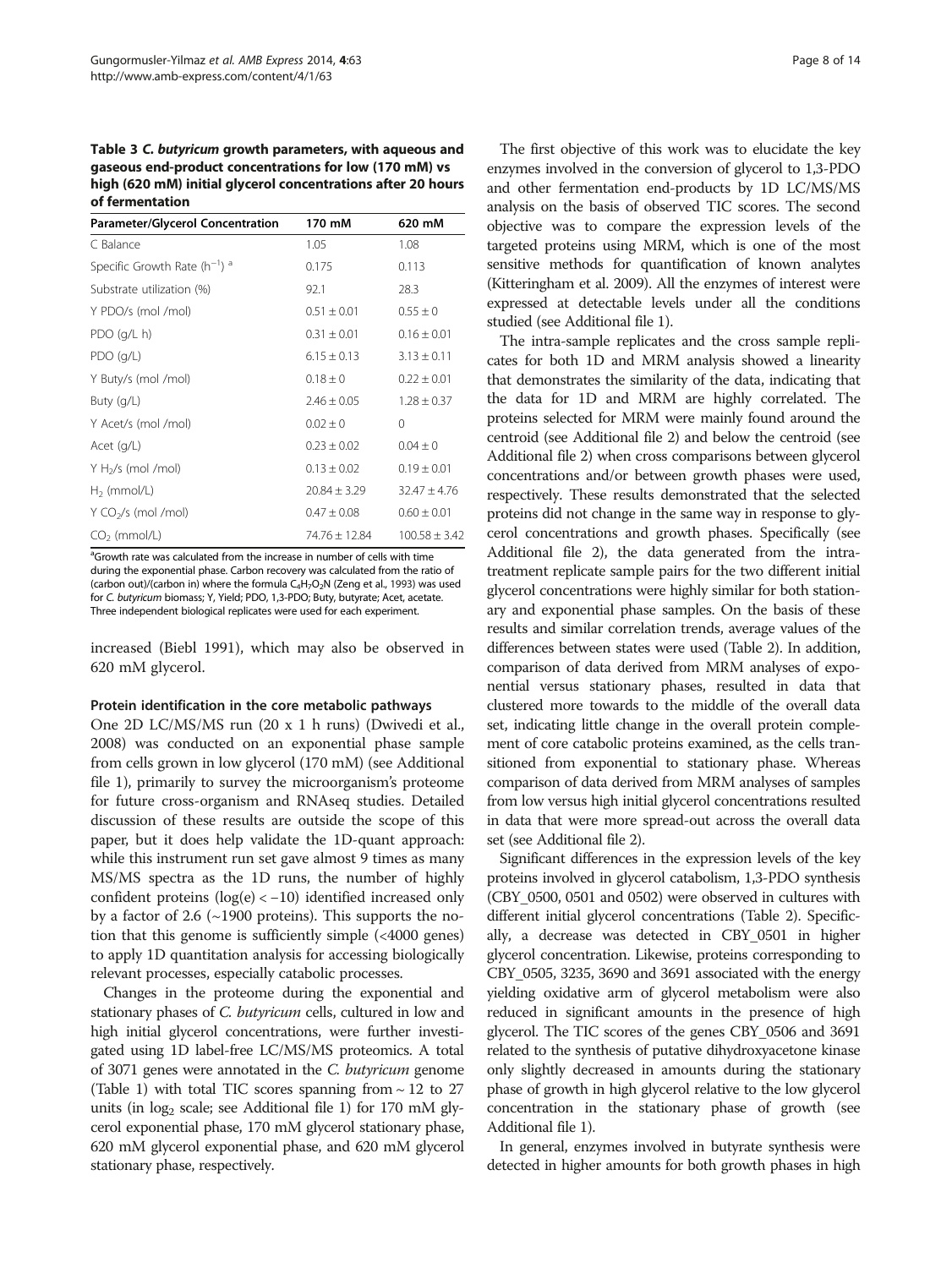<span id="page-8-0"></span>glycerol cultures, except for acyl-CoA dehydrogenase (CBY\_3258), which showed lower expression levels in both exponential and stationary growth phases in high initial glycerol concentration cultures. Phosphate acetyltransferase and acetate kinase (CBY\_0205 and 0206) also showed lower amounts in high glycerol except for the stationary phase in CBY\_0205 (Table [2](#page-5-0)).

Transportation of glycerol through the cell membrane can be carried out by (GlpF), which forms a highly selective trans-membrane channel that conducts glycerol and small, uncharged organic molecules (Stroud et al. [2003](#page-13-0)), thus maintaining the membrane potential. A putative glycerol uptake facilitator, CBY\_9999, was detected in the proteome of C. butyricum (see Additional file [1](#page-11-0)) according to the 1D-IDA analysis. Although these findings cannot be supported by MRM results, it is important to point out that the expression levels (as measured by the TIC scores) of this protein were above detectable levels. However, when the initial glycerol concentration of the culture was altered, only slight changes in the expression of CBY\_9999 were observed.

According to the proteome analyses, expression levels of most C. butyricum enzymes did not change significantly under the two growth conditions tested (Table [2](#page-5-0)). However, a key subset of proteins involved in the synthesis of 1,3- PDO from glycerol did display significant differences, including enzymes involved in glycerol oxidation, glycerol reduction to 1,3-PDO production, and butyrate synthesis were up or down regulated in the high glycerol concentration cultures as discussed above.

## Discussion

## Glycerol uptake

Glycerol is an osmolyte, and changes observed in cells grown in media with different initial glycerol concentrations may be explained by possible changes in osmotic pressure in the cell (Kubiak et al., [2012\)](#page-12-0). Several studies have reported on the effect of various glycerol concentrations (Zhang et al. [2007](#page-13-0); Sattayasamitsathit et al. [2011](#page-13-0); Metsoviti et al. [2012;](#page-12-0) Kang et al. [2013](#page-12-0)). High initial glycerol concentrations have been observed to result in lower glycerol consumption rates, with prolonged fermentation times. In addition, depending on the species and operational conditions, certain threshold concentrations of glycerol (e.g.  $>60$  g/L for C. butyricum, as reported in this study) inhibit bacterial growth.

A study by Sattayasamitsathit et al. [\(2011](#page-13-0)) showed that as the initial glycerol concentration increased above 60 g/L (up to 100 g/L), Klebsiella pneumoniae SU6 cells started to consume less glycerol, indicating a possible growth inhibition as a result of the higher concentration of certain impurities in the crude glycerol. Citrobacter freundii produced lower concentrations of 1,3-PDO (45.9 g/L) as the initial glycerol concentration increased to 100 g/L, suggesting growth inhibition (Metsoviti et al. [2012](#page-12-0)). A decrease in 1,3-

PDO production (26%) with a concomitant increase in ethanol production (15%) was reported by Lactobacillus panis when the initial glycerol concentration was doubled from 150 mmol/L to 300 mmol/L (Kang et al. [2013](#page-12-0)). The authors suggested that glycerol fermentation was in competition with ethanol production and thus served as an alternate route for NAD regeneration. Our findings with C. butyricum are consistent with these results, suggesting an alteration in the regeneration routes of NADH as the initial glycerol concentration increases. In contrast to L. panis, which synthesized more ethanol as the initial glycerol concentration increased, we observed an increase in lactate synthesis by C. butyricum.

Glycerol can be transported through the membrane either by passive diffusion or via the glycerol facilitator protein (a glycerol permease), GlpF (da Silva et al. [2009](#page-12-0); Sun et al. [2008\)](#page-13-0). Therefore, the transportation through the membrane is done by diffusion and ATP utilization is not required. The results from the proteomic analysis (1D-IDA only) showed that GlpF (CBY\_9999; Figure [2](#page-6-0)) was detected in cells grown in both low and high initial glycerol concentrations (except for one biological replicate in the exponential phase of the high glycerol concentration cultures). However, the TIC scores for this protein, were near the lower detection limit when detected, indicating that the facilitator protein may not play a major role at either of the glycerol concentrations tested.

#### Reductive pathways of glycerol degradation

The yields and productivities that can be achieved from the degradation of a specific substrate are adjusted such that ATP gain and thermodynamic efficiency are optimal for the respective growth conditions. Although the thermodynamic efficiency of ATP synthesis through acetate production pathways was reported to be higher in C. pasteurianum (85%) than the efficiency of acetate production pathways (63%), butyrate was always produced suggesting an incompatibility of high efficiency with the entropy requirements of the cells (Thauer et al. [1977](#page-13-0)). In addition, reducing equivalents are formed simultaneously in the form of reduced NADH during the formation of biomass (via the oxidation of glycerol), since glycerol has a higher degree of reduction per carbon than the cell mass  $(CH_{1.9}O_{0.5} N_{0.2})$ . In this case, the ability of the microorganism to maintain an overall redox balance would also be relevant to its ability to produce a product more reduced than glycerol by the consumption of the reducing equivalents (Nakamura and Whited [2003\)](#page-12-0). When compared with sugars, such as glucose, this degradation to pyruvate generates twice the number of reducing equivalents. Regeneration of oxidized nicotinamide adenine dinucleotide (NAD<sup>+</sup>) requires the formation of a more reduced end-product, such as 1,3- PDO, to serve as an electron sink (Nakamura and Whited [2003;](#page-12-0) Clomburg and Gonzalez [2013\)](#page-12-0).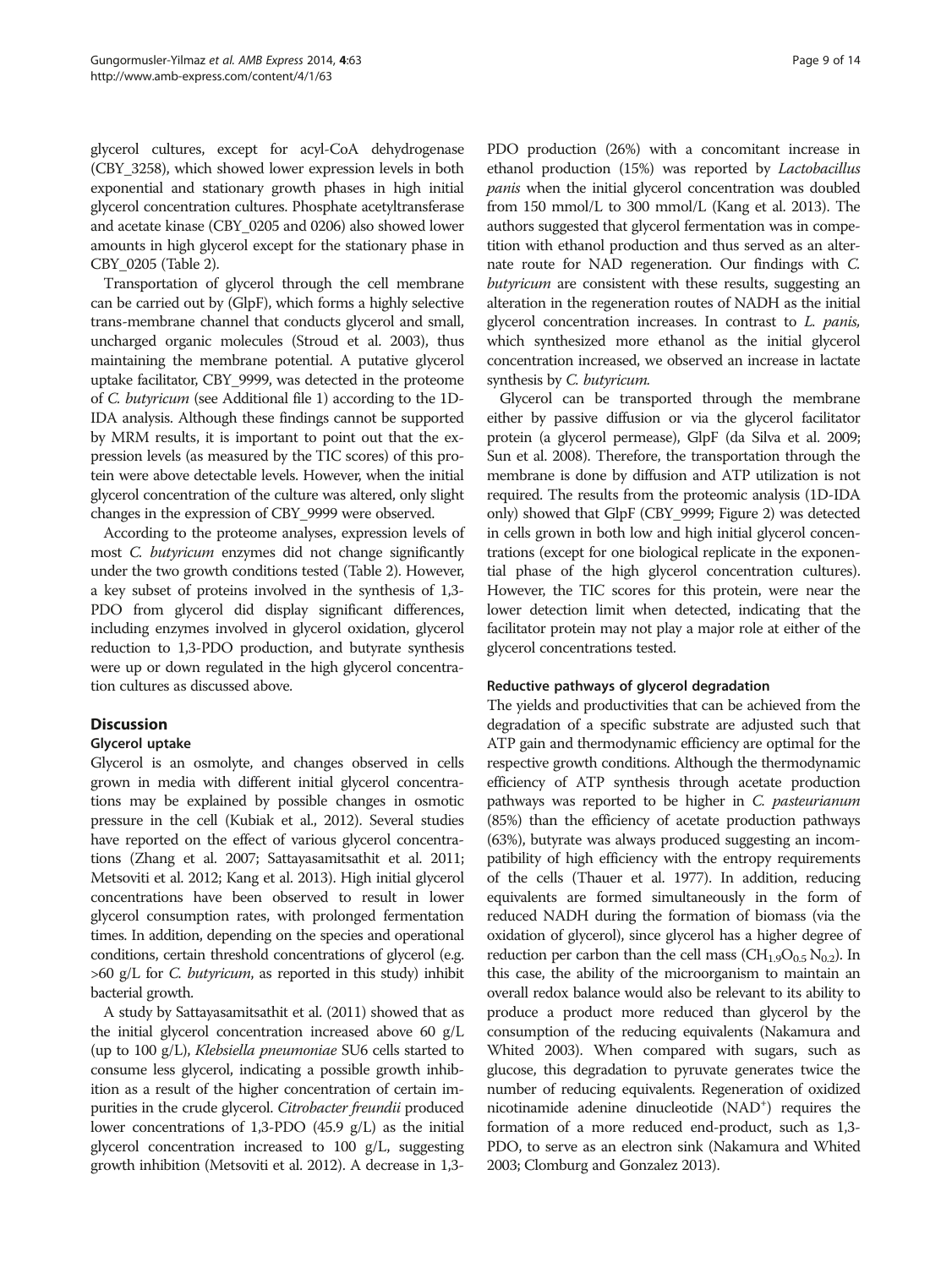C. butyricum is a strict anaerobe, and maintains a balanced redox by utilizing two pathways (Figure [2\)](#page-6-0). In the reductive pathway, glycerol is first dehydrated to the toxic intermediate 3-hydroxypropionaldehyde (3-HPA) and then 3-HPA is reduced to 1,3-PDO by the regeneration of oxidized  $NAD^+$  using 1,3-PDO dehydrogenase. A study to increase the NADH availability in  $K$ . *pneumoniae* was carried-out by Ma et al. [\(2012\)](#page-12-0) with the introduction of an fdh from Candida boidinii into the microorganism. The results were in agreement with our statement and demonstrated that the increase of NADH availability could efficiently improve glycerol metabolism, suggesting that increased 1,3-PDO yields are not only controlled by expression levels of key enzymes, but also by the intracellular concentration of NADH.

On the basis of the results (Figure [2](#page-6-0)), the total flux of carbon through both the glycerol reductive and oxidative branches are reduced in the presence of 620 mM glycerol. This is consistent with the proteomic results which show greater than 2-fold reduction in expression for key enzymes from both branches: putative glycerol dehydratase (CBY\_0501), glycerol dehydrogenase (CBY\_3235), and DhaK (CBY\_0505 and 3690), which are key enzyme components in the reductive and oxidative pathways affected by high glycerol concentrations. Interestingly, many of these are located in the same genome neighbourhood (except for CBY\_3691, 3690 and 3235), possibly forming a transcriptional operon. This putative operon would manage both reductive and oxidative branches, leading to balanced pathway utilization.

Abbad-Andaloussi et al. ([1996\)](#page-12-0) reported that glycerol dehydratase prevents intracellular accumulation of 3-HPA, therefore it is important to have a high glycerol dehydratase activity in order to increase the 1,3-PDO yields. According to the authors, based on excess NADH measurements, glycerol dehydratase limits the activity of 1,3-PDO dehydrogenase and it is the rate-limiting step in this fermentation. In this paper, glycerol dehydratase levels (CBY\_0502) were also always higher than 1,3-PDO dehydrogenase levels (CBY\_0500) based on their TIC scores (see Additional file [1](#page-11-0)). Gonzalez et al. [\(2013](#page-12-0)) used 2D gel electrophoresis coupled to MS analysis to compare the differentially expressed proteins in Clostridium sp. native strain (IBUN 158B) in two phases of growth (exponential and stationary) during 1,3-PDO synthesis. Thirty-two proteins were identified in the Gonzalez et al. [\(2013\)](#page-12-0) study, including 1,3-PDO dehydrogenase, which was detected in both exponential and stationary phases. Our results are consistent with these results.

A recent study by Zhu et al. ([2014\)](#page-13-0) reported the effects of altered oxido-reduction potential (ORP) in protein expression by combined proteomic profiling and flux balance analysis in K. oxytoca cultures. The authors stated that the ratio of metabolic fluxes through reductive and oxidative pathways of glycerol degradation were sensitive to changes in extracellular ORP, and reductive pathways were channelled by low ORP. In addition, 2D gel electrophoresis showed that low ORP correlated with increased expression levels of an NADPH-dependent hypothetical oxidoreductase (HOR), but did not alter expression of 1,3-propanediol oxidoreductase. In our study, although the TIC values of 1,3-propanediol oxidoreductase (as also known as 1,3-propanediol dehydrogenase) were significantly high, suggesting the importance of this enzyme in the production of 1,3- PDO, the expression levels of the enzyme only slightly changed in both conditions studied.

## Oxidative pathways of glycerol degradation

In the oxidative pathway, glycerol is first oxidized to dihydroxyacetone (DHA) (also known as glycerone) using NAD+ as a cofactor by glycerol dehydrogenase. Then DHA is phosphorylated to dihydroxyacetonephosphate (DHAP) using a phosphoenolpyruvate dependent DHA kinase. In some clostridia glycerol can also be utilized via a glycerol kinase and glycerol-P-dehydrogenase pathway (Gonzalez-Pajuelo et al. [2006\)](#page-12-0). Interestingly, a putative glycerol-Pdehydrogenase was detected in relatively high abundance in the proteome of C. butyricum, but it is not believed to utilize this pathway for glycerol oxidation as the TIC scores of the putative glycerol kinase was below detectable levels (see Additional file [1\)](#page-11-0). Wang et al. [\(2003\)](#page-13-0) compared the differences in growth phases in fed-batch fermentation by K. pneumoniae using 2D gel electrophoresis. The authors stated that this strain also uses a PEP-dependent DhaK as opposed to the ATP-dependent enzyme previously reported for K. pneumoniae and C. freundii.

Following DHAP production, it enters the Embden-Meyerhof-Parnas (EMP) pathway for glycolysis, resulting in a net gain of 2 moles of ATP and 1 mole of NADH per mole of DHAP. Following the EMP pathway, pyruvate can be reduced to lactate or oxidized to acetyl-CoA plus  $CO<sub>2</sub>$ . Electrons from this oxidation can be used for hydrogen production allowing the cells to conserve further energy (ATP) through the conversion of acetyl-CoA to acetate through acetyl-CoA phosphotransferase and acetate kinase. In the presence of hydrogen, there are excess reducing equivalents in the pool that can further be converted into other reduced compounds in order to maintain the redox balance.

Initially, the conversion of pyruvate to acetyl-coA by the utilization of pyruvate-ferrodoxin oxidoreductase results in the formation of  $CO<sub>2</sub>$  and a reduced ferredoxin (Figure [2](#page-6-0)). This reduced ferredoxin is then used as an electron transporter for the formation of butanoyl-CoA by acyl-CoA dehydrogenase, which is then further converted to butyrate following two more steps. As a result, a ratio of  $1 \text{ CO}_2$  to 1/2 butyrate (mol:mol) is maintained following the degradation of pyruvate. Butyrate production leads to 0.5 mole of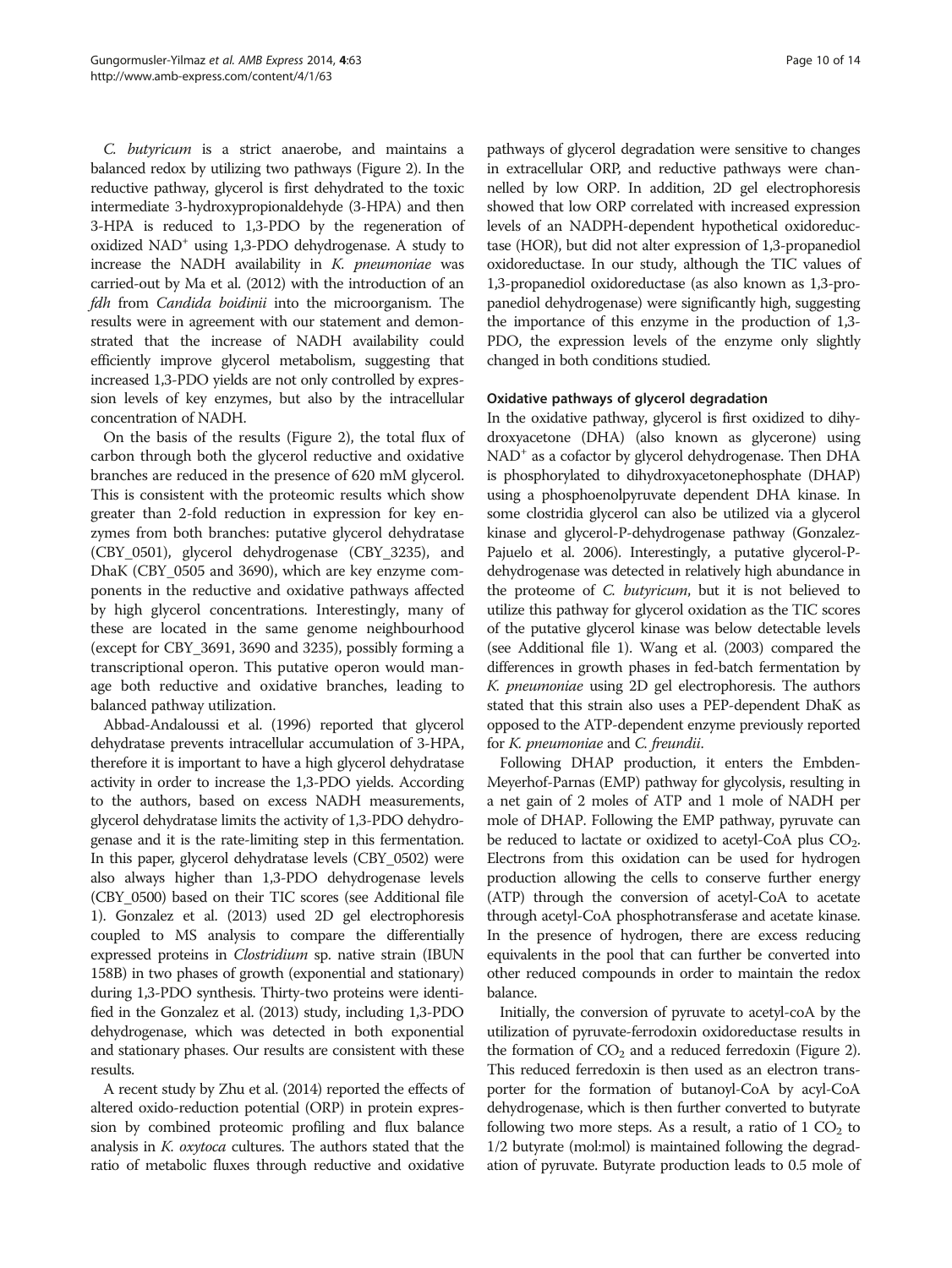ATP produced whereas acetate production leads to 1 mole of ATP produced for every pyruvate consumed. Considering that acetate production does not consume NADH as opposed to butyrate, this pathway favours 1,3-PDO production. However, under the experimental conditions, in the presence of hydrogen in the atmosphere, butyrate was produced at significantly higher levels than acetate (Figure [1](#page-6-0)d). Our data are consistent with the 2D gel electrophoresis-MS proteomic study of Gonzalez et al. [\(2013](#page-12-0)), which showed that the enzymes in the butyrate synthesis pathways (CBY\_3041, 3045, 3258, 3042, 2919, and 2920) were present in both exponential and stationary growth phases.

All the by-products of glycerol catabolism (lactate, ethanol, butanol,  $H<sub>2</sub>$ , and particularly butyrate) compete with 1,3-PDO for reducing equivalents (NADH) during their synthesis. While lactate production from pyruvate uses 1 mole of NADH, ethanol production from acetyl-CoA through acetaldehyde results in the consumption of 2 moles of NADH. In addition, ethanol synthesis results in the formation of  $CO<sub>2</sub>$  and a reduced ferredoxin. As seen in Figure [2,](#page-6-0) pyruvate catabolism to acetyl-CoA generates a reduced ferredoxin that can be re-oxidized in the formation of H<sub>2</sub> or possibly for butyrate synthesis ( $ETF_{Red}$  to  $ETF_{Ox}$ ). Although a putative hydrogenase (CBY\_2676) was annotated in the genome of C. butyricum, in our study, it was below detectable levels in the proteome. Thus, butyrate might be the strongest competitor for NADH.

Theoretically, while acetic acid formation leads to the formation of 1 mole of excess NADH per mole of acetic acid formed, butyrate and lactate synthesis do not result in excess NADH per mole of the end-product formed, since NADH is utilized by the dehydrogenases (Kubiak et al. [2012\)](#page-12-0). The excess NADH might be utilized if butanol or ethanol pathways are active for the conversion of acetyl-CoA into these solvents. The ratio of acetate to butyrate can be related to the metabolic status of the cell, and the increase in the acetate:butyrate ratio (acetate concentration/ butyrate concentration) may act as an indicator of a faster microbial growth. Our results were consistent with this statement. As seen in Table [3](#page-7-0), growth of *C. butyricum* was faster in low initial glycerol concentration cultures. Accordingly, the acetate:butyrate ratio was higher in low initial glycerol concentration cultures (1.17) than high initial glycerol concentration cultures (0.25).

The effects of various end-products synthesized during the oxidative degradation of glycerol on C. butyricum growth has been analyzed in some detail (Colin et al. [2000](#page-12-0); Barbirato et al. [1996](#page-12-0), Biebl [1991\)](#page-12-0). (Colin et al. [2000](#page-12-0)) showed that C. butyricum cells had better tolerance to higher concentrations of internally produced 1,3-PDO (83.7 g/L) than externally added 1,3-PDO (65 g/L). Accordingly, the authors related the inhibitory effects of the diols (1,3-PDO, 1,2-PDO, 2,3-BD) to the general phenomenon of alcohol inhibition in microbial fermentations. Another study by

Biebl [\(1991](#page-12-0)) reported the concentrations of acetate (27 g/L), butyrate (19  $g/L$ ), and 1,3-PDO (60  $g/L$ ) that were inhibitory to C. butyricum and showed that 1,3-PDO was the main inhibitor. However, the acetate:butyrate ratio was dependent on the environmental conditions, such as pH and glycerol concentration, and could reduce the production of 1,3- PDO. Chatzifragkou et al. [\(2012](#page-12-0)) compared the effects of high 1,3-PDO concentrations (biologically produced versus externally added, up to 70 g/L) in batch and continuous cultures. The results showed that C. butyricum was less resistant to the inhibitory effects of diols in batch cultures than in continuous cultures.

Although neither butanol nor ethanol were detected (Figure [1d](#page-6-0)), the C. butyricum genome contains the putative genes that encode the enzymes required for synthesis of these end-products during glycerol fermentation (Saint-Amans et al. [2001](#page-13-0)). In addition, the proteomic analyses revealed that the enzymes involved in ethanol synthesis were expressed and were detected at levels above detectable limits (TIC scores around 22.6, see Additional file [1](#page-11-0)). However, end-product analysis revealed the fact that expression of a protein does not necessarily correlate with the formation of the expected end-product, most likely because of post-translational regulation such as allostery (Monod et al. [1963\)](#page-12-0). Similarity, despite the lack of butanol production, the enzymes responsible for butanol synthesis were also expressed in the proteome. As seen in Table [2](#page-5-0), one putative alcohol dehydrogenase (CBY\_3747) was down-regulated, while another putative alcohol dehydrogenase (CBY\_3751) was up-regulated, in the higher initial glycerol concentration cultures (Figure [1](#page-6-0)c). The putative ethanol synthesizing alcohol dehydrogenase, AdhE (encoded by CBY\_3753), was expressed at higher levels during both exponential and stationary phase in high initial glycerol concentration cultures than in low glycerol concentration cultures. Initial trials to determine the threshold for ethanol consumption by C. butyricum showed that the microorganism can consume ethanol up to a concentration of 25 mM (data not shown) and this could possibly explain the lack of net ethanol production.

A second possible explanation this observation could be the competition for NADH. A mutant strain of *C. butyricum* (W5) with a blocked butyrate synthesis pathway revealed that during glucose fermentation, increased hydrogen production leads to decreased ethanol formation, even though the opposed was expected. The authors suggested that a bifurcating hydrogenase encoded by C. butyricum W5 may compete for NADH (Cai et al. [2011](#page-12-0)).

In addition to a lack of ethanol, there was also no evidence for lactate production in our low glycerol concentration cultures. However, up to 2.9 mM of lactate was produced when initial glycerol concentration was increased (Figure [1](#page-6-0)d). This could be explained by the higher expression levels of two of the genes encoding LDHs (CBY\_0742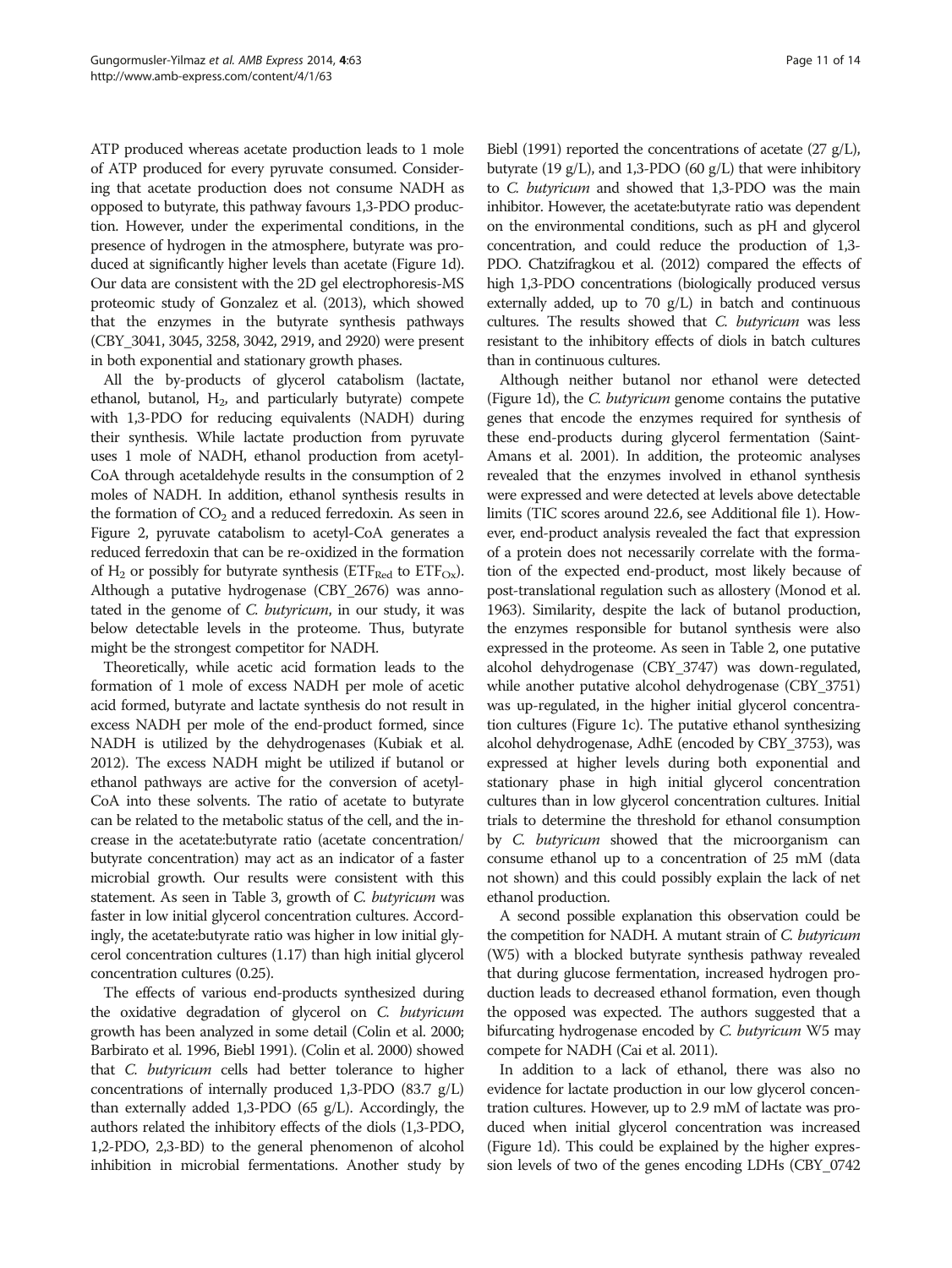<span id="page-11-0"></span>and CBY\_2341) during exponential phase in the high glycerol concentration cultures, based on their TIC scores. On the other hand, for all possible genes encoding LDHs (CBY\_2757, CBY\_0742, and CBY\_2341), the expression levels did not change significantly during stationary phase in the high glycerol concentration cultures.

In C. butyricum, under excess substrate, NADP+:ferredoxin oxidoreductase (CBY\_3749) can be utilised to transfer the electrons from ferredoxin to NAD<sup>+</sup> instead of being released as  $H_2$ , contributing to additional 1,3-PDO formation (Leja et al. [2011](#page-12-0)). Our proteomic analysis, however, showed the presence of an annotated single sub-unit, ferredoxin-dependent, iron-only hydrogenase (CBY\_2300) in relatively high abundance (see Additional file 1), which suggests that the observed  $H<sub>2</sub>$  production in C. butyricum can be carried out by the oxidation of reduced ferredoxin derived from the oxidation of pyruvate to acetyl-CoA and  $CO<sub>2</sub>$  through pyruvate ferredoxin oxidoreductase (CBY\_0233, 1889 and 3642). A hydrogenase can also act as a safety valve to maintain the redox balance by using the excess reducing equivalents due to the fact that this is an exergonic reaction and no energy is conserved (Madigan et al. [2009\)](#page-12-0).

In the proteome of C. butyricum, when the initial glycerol concentration of glycerol was increased, most of the pathways for the synthesis of soluble end-products (1,3-PDO, lactate, butanol, butyrate, acetate and ethanol), except for butyrate, lactate and ethanol (CBY\_3045, 0742 and 3753), were down-regulated in both growth phases (Table [2](#page-5-0)). Furthermore, the key proteins that control flux of glycerol through the reductive and oxidative branches were downregulated which is consistent with the lower 1,3-PDO concentrations in high glycerol concentration cultures (Figure [1](#page-6-0)b). In addition, based on the TIC scores, the putative ethanol dehydrogenase was expressed in considerable amounts in the proteome (CBY\_3753, see Additional file 1), even though there were low concentrations of ethanol in the cultures with high initial glycerol concentration and no detectable production of ethanol was observed in cultures with low initial glycerol concentration.

The low concentration of ethanol in the high glycerol cultures could be attributed to the lower rate of glycerol consumption and lower growth rate in the presence of high glycerol concentration (Table [3\)](#page-7-0). The expression levels of enzymes in a recombinant  $E$ . *coli* engineered to synthesize 1,3-PDO were analyzed by 2D gel electrophoresis. The results showed that as the initial glycerol concentration of the cultures was reduced, the major enzymes, expression of all increased and synthesis of 1,3-PDO was enhanced (Jin and Lee [2008\)](#page-12-0). Our observations were consistent with these findings.

This paper correlates expression levels of key enzymes involved in glycerol catabolism and 1,3-PDO synthesis with end-product synthesis rates. This is the first study reporting the changes in the proteomic profiles of C. butyricum cells under different culture conditions using comparative proteomic analysis. The results of this study showed that higher glycerol concentrations can reduce the expression levels of enzymes involved in both pathways (oxidative and reductive), consistent with lower growth rate and glycerol utilisation rate. The results indicate that there is an optimum initial loading of glycerol for fastest growth rate and 1,3- PDO production. However, there is stability in the proportion of 1,3-PDO produced relative to other end-products generated under the growth conditions and growth phases tested. Nevertheless, the proteomic results described can serve as baseline for optimization of fermentation or selection of targets for genetic engineering for end-product optimization which could lead to more efficient production processes with low cost downstream processes and higher final yields of the main product.

## Additional files

[Additional file 1:](http://www.amb-express.com/content/supplementary/s13568-014-0063-6-s1.xls) Data from 2D, 1D LC/MS/MS, and MRM proteomic analyses. Expression levels for each protein are indicated as the Total Ion Current (TIC), measured as the sum of the signal intensities for all peptides associated with each specific protein, and expressed on a log2 scale.

[Additional file 2:](http://www.amb-express.com/content/supplementary/s13568-014-0063-6-s2.doc) Growth curves and end-product synthesis profiles of C. butyricum cultures with increasing (50, 170, 300, 620, 820, 930 mM) initial glycerol concentrations. a) Growth curves, b) 1,3-PDO, butyrate, acetate, and lactate concentrations, c)  $H_2$  and  $CO_2$  concentrations. Correlation between the Z-scores of all the proteomics data between intraand cross-replicate samples for both 1D-IDA (closed circles) and MRM (open circles) analyses. Differences between a) 170 and 170 mM, b) 620 and 620 mM, c) 170 and 620 mM, d) 170 and 620 mM initial glycerol concentrations. ST, Stationary phase; EXP, Exponential phase; R1, Replicate one; R2, Replicate two. Correlation between the Z-scores of intra- and crossreplicate samples: a) 1D, b) MRM, c) 1D versus MRM analysis for key proteins in exponential versus stationary growth phase, in cultures with low (170 mM) versus high (620 mM) initial glycerol concentrations. ST, Stationary phase; EXP, Exponential phase; R1, Replicate one; R2, Replicate two.

#### Competing interests

The authors declare that they have no competing interests.

#### Acknowledgements

The authors would like to acknowledge Prof. Dr. Nuri Azbar for his valuable contribution and insightful discussions. The authors would like to thank Dr. Graham Alvare for his technical assistance with bioinformatics. This work was funded by The Scientific And Technological Research Council Of Turkey (TUBITAK, BIDEB 2214 and CAYDAG Project No: 109Y150), by Genome Canada, through the Applied Genomics Research in Bioproducts or Crops (ABC) program for the grant titled, "Microbial Genomics for Biofuels and CoProducts from Biorefining Processes", and by the Province of Manitoba, through the Manitoba Research Innovation Fund (MRIF).

#### Author details

<sup>1</sup>Department of Biosystems Engineering, Faculty of Engineering, University of Manitoba, Manitoba, Winnipeg, MB R3T 5 V6, Canada. <sup>2</sup>Department of Bioengineering, Ege University, Izmir, Turkey. <sup>3</sup>Manitoba Centre for Proteomics and Systems Biology, University of Manitoba, Winnipeg, Manitoba, Canada. <sup>4</sup> Department of Microbiology, University of Manitoba, Winnipeg, Manitoba, Canada. <sup>5</sup>Department of Physics and Astronomy, University of Manitoba, Winnipeg, Manitoba, Canada.

Received: 27 July 2014 Accepted: 29 July 2014 Published online: 30 August 2014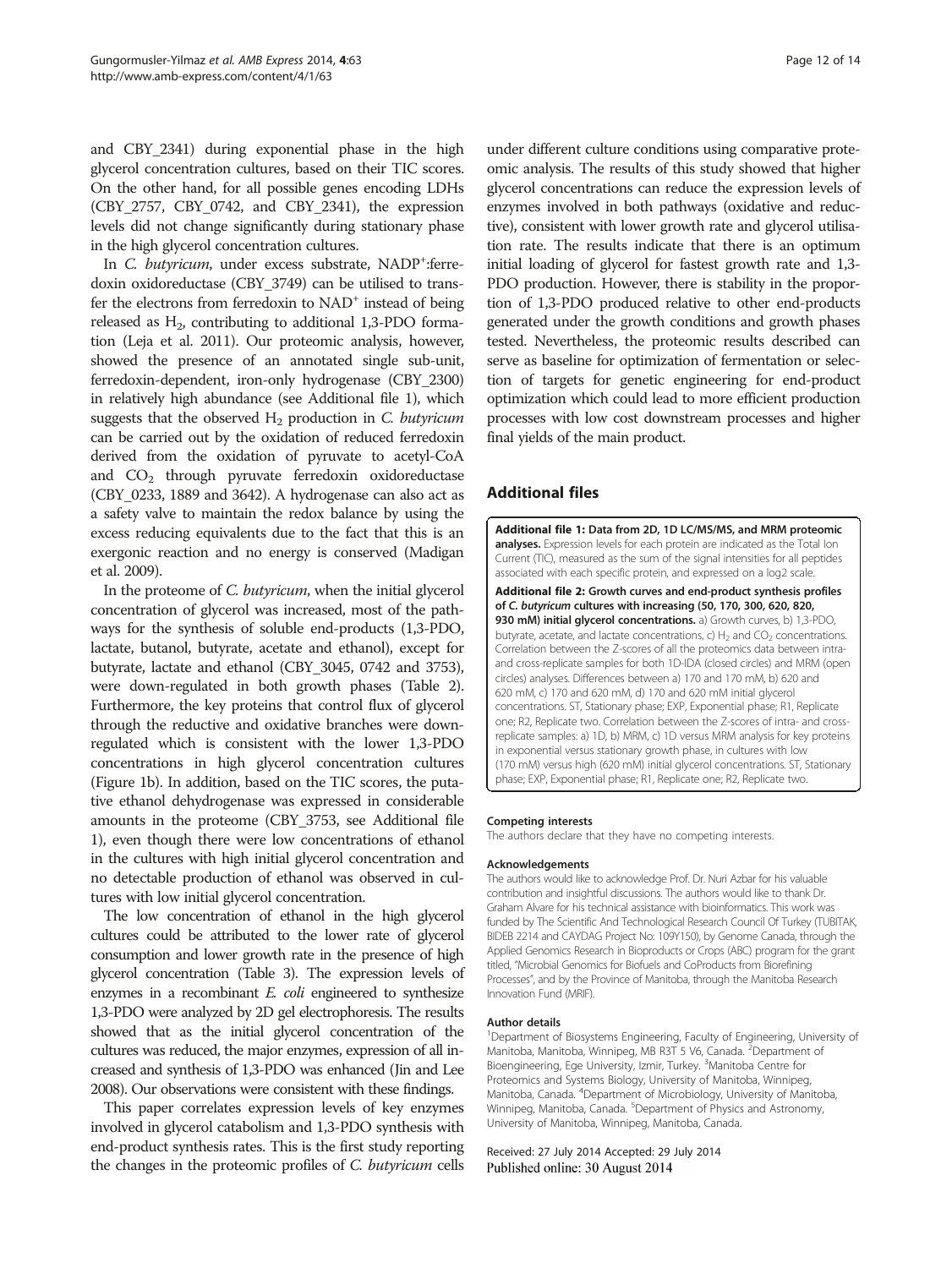#### <span id="page-12-0"></span>References

Abad S, Turon X (2012) Valorization of biodiesel derived glycerol as a carbon source to obtain added-value metabolites: Focus on polyunsaturated fatty acids. Biotechnol Adv 30:733–741, doi: 10.1016/j.biotechadv.2012.01.002

Abbad-Andaloussi S, Guedon E, Spiesser E, Petitdemange H (1996) Glycerol dehydratase activity: the limiting step for 1,3-propanediol production by Clostridium butyricum DSM 5431. Lett Appl Microb 22(31):311–314, doi: 10.1111/ j.1472-765X.1996.tb01168.x

- Barbirato F, Camarasa-Claret C, Grivet JP, Bories A (1995) Glycerol fermentation by a new 1,3-propanediol-producing microorganism:Enterobacter agglomerans. Appl Microbiol Biotechnol 43(5):786–793, doi: 10.1007/BF02431909
- Barbirato F, Grivet JP, Soucaille P, Bories A (1996) 3-Hydroxypropionaldehyde: An inhibitory metabolite of the glycerol fermentation by enterobacterial species. Appl Environ Microbiol 62:1448–1451
- Biebl H (1991) Glycerol fermentation of 1,3-propanediol by Clostridium butyricum. Measurement of product inhibition by use of a pH-auxostat. Appl Microbiol Biotechnol 35:701–705, doi: 10.1007/BF00169880
- Biebl H, Marten S, Hippe H, Deckwer W (1992) Glycerol conversion to 1,3 propanediol by newly isolated clostridia. Appl Microbiol Biotechnol 36:592–597, doi: 10.1007/BF00183234
- Cai G, Jin B, Saint C, Monis P (2011) Genetic manipulation of butyrate formation pathways in Clostridium butyricum. J Biotechnol 155(3):269–274, doi: 10.1016/j. jbiotec.2011.07.004
- Chatzifragkou A, Aggelis G, Gardeli C, Galiotou-Panayotou M, Komaitis M, Papanikolaou S (2012) Adaptation dynamics of Clostridium butyricum in high 1,3-propanediol content media. Appl Microbiol Biotechnol 95:1541–1552, doi: 10.1007/s00253- 012-4003-6
- Clomburg JM, Gonzalez R (2013) Anaerobic fermentation of glycerol: a platform for renewable fuels and chemicals. Trends Biotechnol 31:20–28, doi: 10.1016/j. tibtech.2012.10.006
- Colin T, Bories A, Moulin G (2000) Inhibition of Clostridium butyricum by 1,3 propanediol and diols during glycerol fermentation. Appl Microbiol Biotechnol 54:201–205
- da Silva GP, Mack M, Contiero J (2009) Glycerol: a promising and abundant carbon source for industrial microbiology. Biotechnol Adv 27(1):30–39, doi: 10.1016/j. biotechadv.2008.07.006
- DuPont (2014) DuPont™, The miracles of science™., [http://www.dupont.com/](http://www.dupont.com/products-and-services/fabrics-fibers-nonwovens/fibers/brands/dupont-sorona/articles/how-dupont-sorona-is-made.html) [products-and-services/fabrics-fibers-nonwovens/fibers/brands/dupont](http://www.dupont.com/products-and-services/fabrics-fibers-nonwovens/fibers/brands/dupont-sorona/articles/how-dupont-sorona-is-made.html)[sorona/articles/how-dupont-sorona-is-made.html](http://www.dupont.com/products-and-services/fabrics-fibers-nonwovens/fibers/brands/dupont-sorona/articles/how-dupont-sorona-is-made.html). Accessed 17 January 2014
- Dwivedi RC, Spicer V, Harder M, Antonovici M, Ens W, Standing KG, Wilkins JA, Krokhin OV (2008) Practical implementation of 2D HPLC scheme with accurate peptide retention prediction in both dimensions for high-throughput bottomup proteomics. Anal Chem 80(18):7036–7042, doi: 10.1021/ac800984n
- Gonzalez NC, Vallejo AF, Sanchez-Gomez M, Montoya D (2013) Protein identification in two phases of 1,3-propanediol production by proteomic analysis. J Proteomics 89:255–264, doi: 10.1016/j.jprot.2013.06.011
- Gonzalez-Pajuelo M, Meynial-Salles I, Mendes F, Andrade JC, Vasconcelos I, Soucaille P (2005) Metabolic engineering of Clostridium acetobutylicum for the industrial production of 1,3-propanediol from glycerol. Metab Eng 7(5–6):329–336, doi: 10.1016/j.ymben.2005.06.001
- Gonzalez-Pajuelo M, Meynial-Salles I, Mendes F, Soucaille P, Vasconcelos I (2006) Microbial conversion of glycerol to 1,3-propanediol: Physiological comparison of a natural producer, Clostridium butyricum VPI 3266, and an engineered strain, Clostridium acetobutylicum DG1(pSPD5). Appl Environ Microbiol 72(1):96–101, doi: 10.1128/AEM.72.1.96-101.2006
- Gungormusler M, Gonen C, Azbar N (2011a) 1,3-Propanediol production potential by a locally isolated strain of Klebsiella pneumoniae in comparison to Clostridium beijerinckii NRRL B593 from waste glycerol. J Polym Environ 19:812–817, doi: 10.1007/s10924-011-0326-0
- Gungormusler M, Gonen C, Azbar N (2011b) Continuous production of 1,3 propanediol using raw glycerol with immobilized Clostridium beijerinckii NRRL B-593 in comparison to suspended culture. Bioprocess Biosyst Eng 34:727–733, doi: 10.1007/s00449-011-0522-2
- Himmi EH, Bories A, Barbirato F (1999) Nutrient requirements for glycerol conversion to 1,3 propanediol by Clostridium butyricum. Biores Technol 67(2):123–128, <http://www.sciencedirect.com/science/article/pii/S0960852498001096>
- Homann T, Tag C, Biebl H, Deckwer W, Schink B (1990) Fermentation of glycerol to 1,3-propanediol by Klebsiella and Citrobacter strains. Appl Microbiol Biotechnol 33:121–126, doi: 10.1007/BF00176511
- Islam R, Cicek N, Sparling R, Levin D (2006) Effect of substrate loading on hydrogen production during anaerobic fermentation by Clostridium

thermocellum 27405. Appl Microbiol Biotechnol 72(3):576–583, doi: DOI:10.1007/s00253-006-0316-7

- Ito T, Nakashimada Y, Senba K, Matsui T, Nishio N (2005) Hydrogen and ethanol production from glycerol-containing wastes discharged after biodiesel manufacturing process. J Biosci Bioeng 100:260–265, doi: 10.1263/jbb.100.260
- Jin LH, Lee JH (2008) Change in proteomic profiles of genetically modified 1,3 propanediol-producing recombinant E-coli. J Microbiol Biotech 18(8):1439–1444
- Kang TS, Korber DR, Tanaka T (2013) Glycerol and environmental factors: effects on 1,3-propanediol production and NAD + regeneration in Lactobacillus panis PM1. J Appl Microbiol 115(4):1003–1011, doi: 10.1111/jam.12291
- Kaur G, Srivastava AK, Chand S (2012) Mathematical modelling approach for concentration and productivity enhancement of 1,3-propanediol using Clostridium diolis. Biochem Eng J 68:34–41, doi: 10.1016/j.bej.2012.07.004
- Kitteringham NR, Jenkins RE, Lane CS, Elliot VL, Kevin Park B (2009) Multiple reaction monitoring for quantitative biomarker analysis in proteomics and metabolomics. J Chrom B 877:1229–1239, doi: 10.1016/j. jchromb.2008.11.013
- Krokhin OV, Spicer V (2009) Peptide retention standards and hydrophobicity indexes in reversed-phase high-performance liquid chromatography of peptides. Anal Chem 91:9522–9530, doi: 10.1021/ac9016693
- Kubiak P, Leja K, Myszka K, Celinska E, Spychana M, Szymanowska-Powanowska D, Czaczyk K, Grajek W (2012) Physiological predisposition of various Clostridium species to synthetize 1,3-propanediol from glycerol. Process Biochem 47:1308–1319, doi: 0.1016/j.procbio.2012.05.012
- Leja K, Czaczyk K, Myszka K (2011) Biotechnological synthesis of 1,3-propanediol using Clostridium ssp. Afr J Biotechnol 10:11093–11101, doi: 10.5897/AJB11.873
- Ma Z, Shentu X, Bian Y, Yu X (2012) Effects of NADH availability on the Klebsiella pneumoniae strain with 1,3-propanediol operon over-expression. J Basic Microbiol 53:348–354, doi: 10.1002/ jobm.201100580
- MacLean BT DM, Shulman N, Chambers M, Finney GL, Frewen B, Kern R, Tabb DL, Liebler DC, MacCoss MJ (2010) Skyline: an open source document editor for creating and analyzing targeted proteomics experiments. Bioinformatics 26 (7):966–968, doi: 10.1093/bioinformatics /btq054
- Madigan M, Martinko J, Dunlap PV, Clark DP (2009) Brock Biology of Microorganisms, 12th edn. Pearson Education, San Francisco, CA
- Maervoet VET, Beauprez J, De Maeseneire SL, Soetaert WK, De Mey M (2012) Citrobacter werkmanii, a new candidate for the production of 1,3-propanediol: strain selection and carbon source optimization. Green Chem 14:2168–2178, doi: 10.1039/C2GC35369E
- Markowitz VM, Chen IA, Palaniappan K, Chu K, Szeto E, Grechkin Y, Ratner A, Jacob B, Huang J, Williams P, Huntemann M, Anderson I, Mavromatis K, Ivanova NN, Kyrpides NC (2012) IMG: the integrated microbial genomes database and comparative analysis system. Nucleic Acids Res 40(D1):D115–D122, doi: 10.1093/ nar/gkr1044
- McQueen P, Spicer V, Rydzak T, Sparling R, Levin D, Wilkins JA, Krokhin O (2012) Information-dependent LC-MS/MS acquisition with exclusion lists potentially generated on-the-fly: case study using a whole cell digest of Clostridium thermocellum. Proteomics 12:1160–1169, doi: 10.1002/pmic.201100425
- Metsoviti M, Zeng AP, Koutinas AA, Papanikolaou S (2012) Enhanced 1,3 propanediol production by a newly isolated Citrobacter freundii strain cultivated on biodiesel-derived waste glycerol through sterile and non-sterile bioprocesses. J Biotechnol 163(4):408–418, doi: 10.1016/j.jbiotec. 2012.11.018
- Mickelson MN, Werkman CH (1940) The Dissimilation of Glycerol by Coli-Aerogenes Intermediates. J Bacteriol 39(6):709–715
- Monod J, Changeux JP, Jacob F (1963) Allosteric proteins and cellular control systems. J Mol Biol 6:306–329, doi: 10.1016/S0022-2836(63)80091-1
- Moon C, Ahn JH, Kim SW, Sang BI, Um Y (2010) Effect of biodiesel-derived raw glycerol on 1,3-propanediol production by different microorganisms. Appl Biochem Biotechnol 161:502–510, doi: 10.1007/s12010-009-8859-6
- Nakamura CE, Whited GM (2003) Metabolic engineering for the microbial production of 1,3-propanediol. Curr Opin Biotechnol 14:454–459, doi: 10.1016/j. copbio.2003.08.005
- Pflugl S, Marx H, Mattanovich D, Sauer M (2012) 1,3-Propanediol production from glycerol with Lactobacillus diolivorans. Bioresour Technol 119:133–140, doi: 10.1016/j.biortech.2012.05.121
- Pflugmacher U, Gottschalk G (1994) Development of an immobilized cell reactor for the production of 1,3-propanediol by Citrobacter freundii. Appl Microbiol Biotechnol 786–793, doi: 10.1007/BF00221225
- Ripoll V, Belkhodja S, Santos VE, García-Ochoa F (2012) Enhanced 1,3-propanediol production by glycerol fermentation pathway by Escherichia blattae using different pH strategies. New Biotechnol 29(Supplement):S52–S53